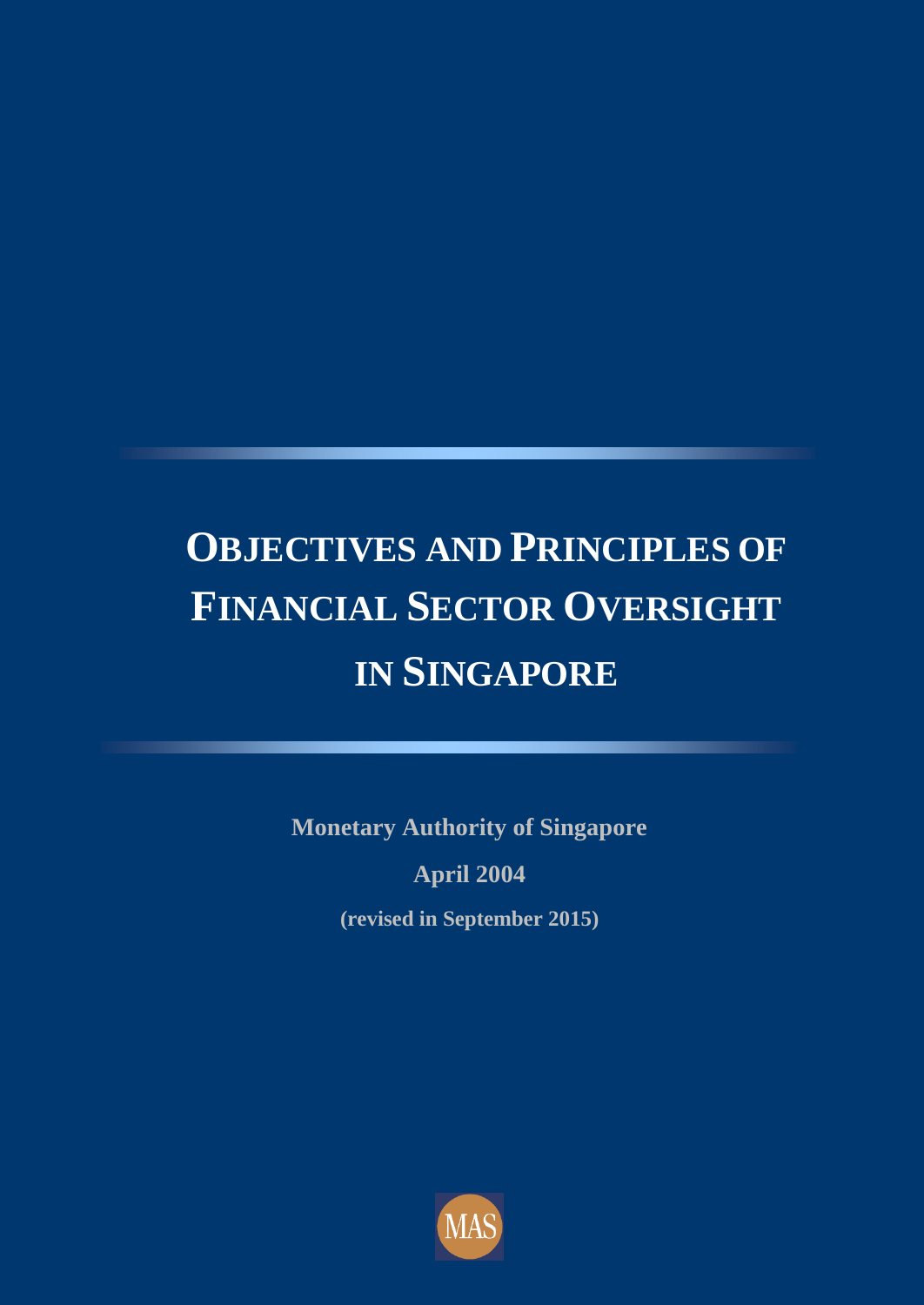## **OBJECTIVES AND PRINCIPLES OF FINANCIAL SECTOR OVERSIGHT IN SINGAPORE**

|   | <b>Contents</b>                                   | Page |
|---|---------------------------------------------------|------|
| 1 | Introduction                                      |      |
| 2 | A Sound and Progressive Financial Services Sector | 2    |
| 3 | <b>Objectives of Financial Sector Oversight</b>   | 4    |
| 4 | Principles of Financial Sector Oversight          | 12   |
| 5 | <b>Oversight Functions of MAS</b>                 | 19   |

#### **MONETARY AUTHORITY OF SINGAPORE APRIL 2004 (revised in September 2015)**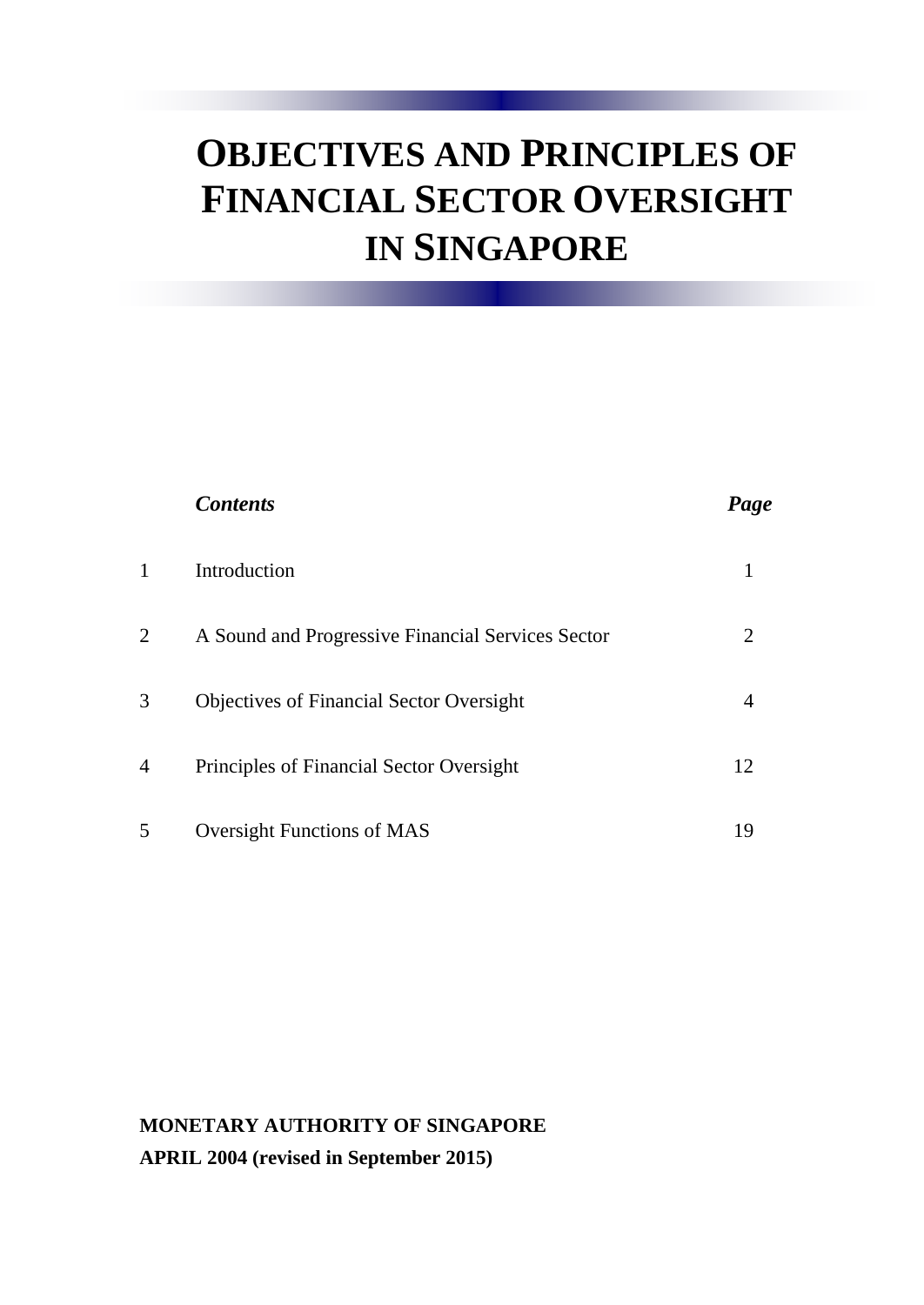## **1 Introduction**

-

- 1 The *mission* of the Monetary Authority of Singapore (MAS) is "to promote sustained and non-inflationary economic growth, and a sound and progressive financial services sector". To carry out this mission, MAS conducts exchange rate policy, manages the official foreign reserves, regulates and supervises the financial sector, and works with the industry to develop Singapore as an international financial centre.
- 2 This document focuses on the supervisory aspect of MAS' mandate, namely, to promote a sound and progressive financial services sector through regulation and supervision.<sup>1</sup> It sets out MAS' *objectives* or desired outcomes of supervision, the *functions* it performs directly or facilitates to achieve these outcomes, and the *principles* that guide its supervisory approach.
- 3 The schematic representation below illustrates how the various functions of MAS, based on a foundation of guiding principles, help to support the achievement of MAS' objectives and mission to promote a sound and progressive financial services sector.



<sup>1</sup> *Regulation* refers to the establishment of specific rules of behaviour and *supervision* means the more general monitoring of the behaviour of financial institutions, including compliance with rules and regulations. When the term "supervision" is used in isolation in this note, we intend it to mean the broad oversight that includes both regulation and supervision.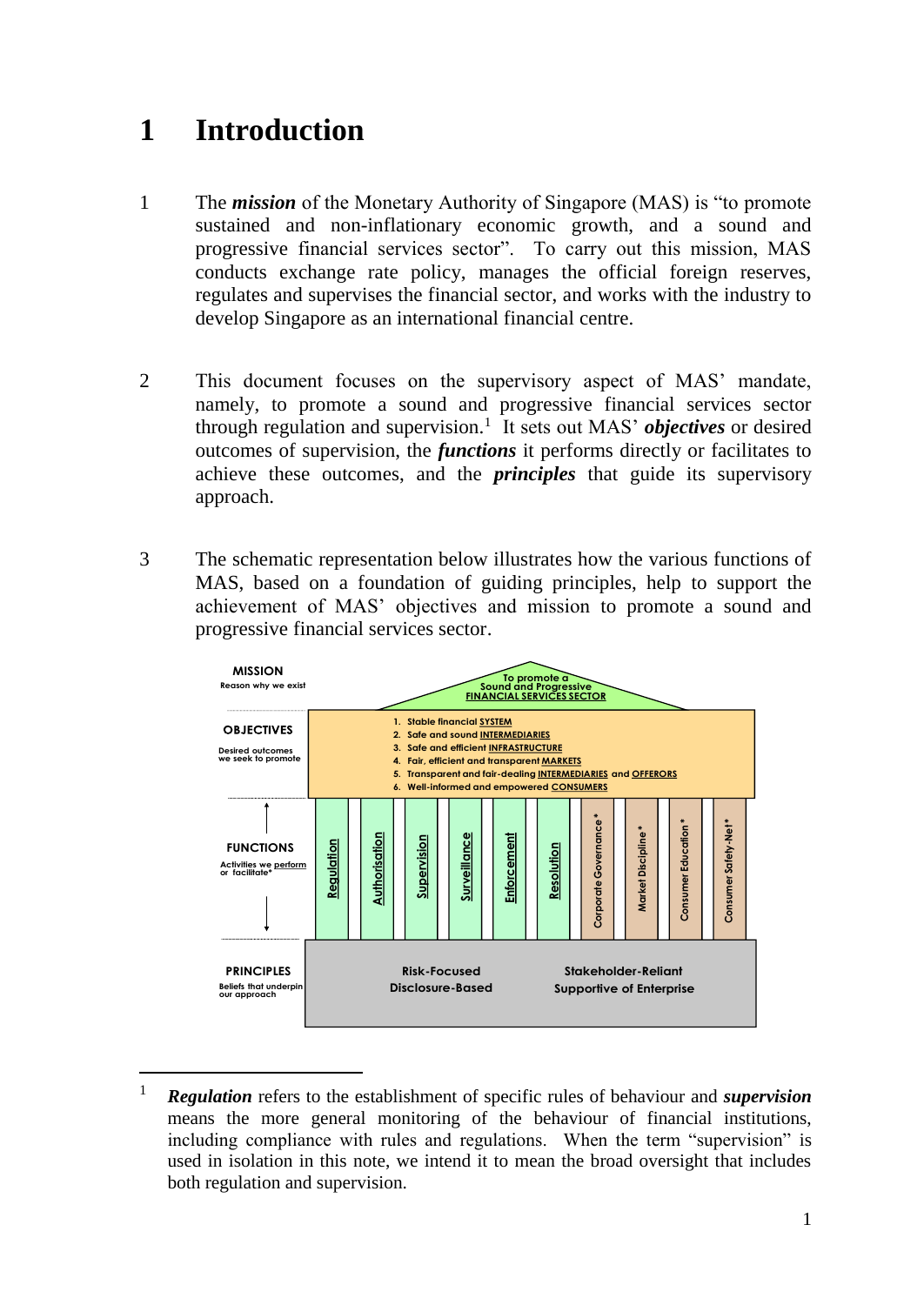## **2 A Sound and Progressive Financial Services Sector**

- 1 A sound and progressive financial services sector is a vital part of any modern economy. This is particularly so in the case of a small and open economy like Singapore. Apart from its direct and significant contribution to gross domestic product, the financial services sector intermediates between savers and borrowers, allocates financial resources efficiently, and thereby enhances economic growth and job creation. Promoting a sound and progressive financial services sector is an integral part of ensuring the success and resilience of the Singapore economy.
- 2 Confidence and stability are fundamental to a well-functioning financial system. Only when there is confidence in the system would corporates and individuals transact in the financial markets to invest and to raise capital. Without confidence and stability, the economy's ability to mobilize savings for economic use will be compromised.
- 3 Experience has shown that, left to themselves, financial systems and institutions can be prone to bouts of instability and loss of confidence. The social and economic costs of such instability can be significant, as demonstrated by the economic fallout from financial crises. Even advanced economies are not immune to financial crises or instability.
- 4 MAS is concerned with both the stability of the financial system as a whole and the soundness of individual institutions. Working with other stakeholders, principally the boards and managers of financial institutions, MAS encourages the effective management and mitigation of risks taken by financial institutions. We aim to do so in a way that does not unnecessarily hinder the competitiveness and dynamism of financial institutions, or the efficiency of financial markets. While we seek to detect excessive risktaking and apply the brakes in a sensible manner, we must do so in a way that avoids moral hazard and does not smother innovation and enterprise.
- 5 MAS seeks to promote a sound and progressive financial services sector through both financial supervision and developmental initiatives. We supervise the banking and insurance industries, as well as the capital markets. At the same time, we work in partnership with the private sector to identify and implement strategies for developing Singapore as an international financial centre.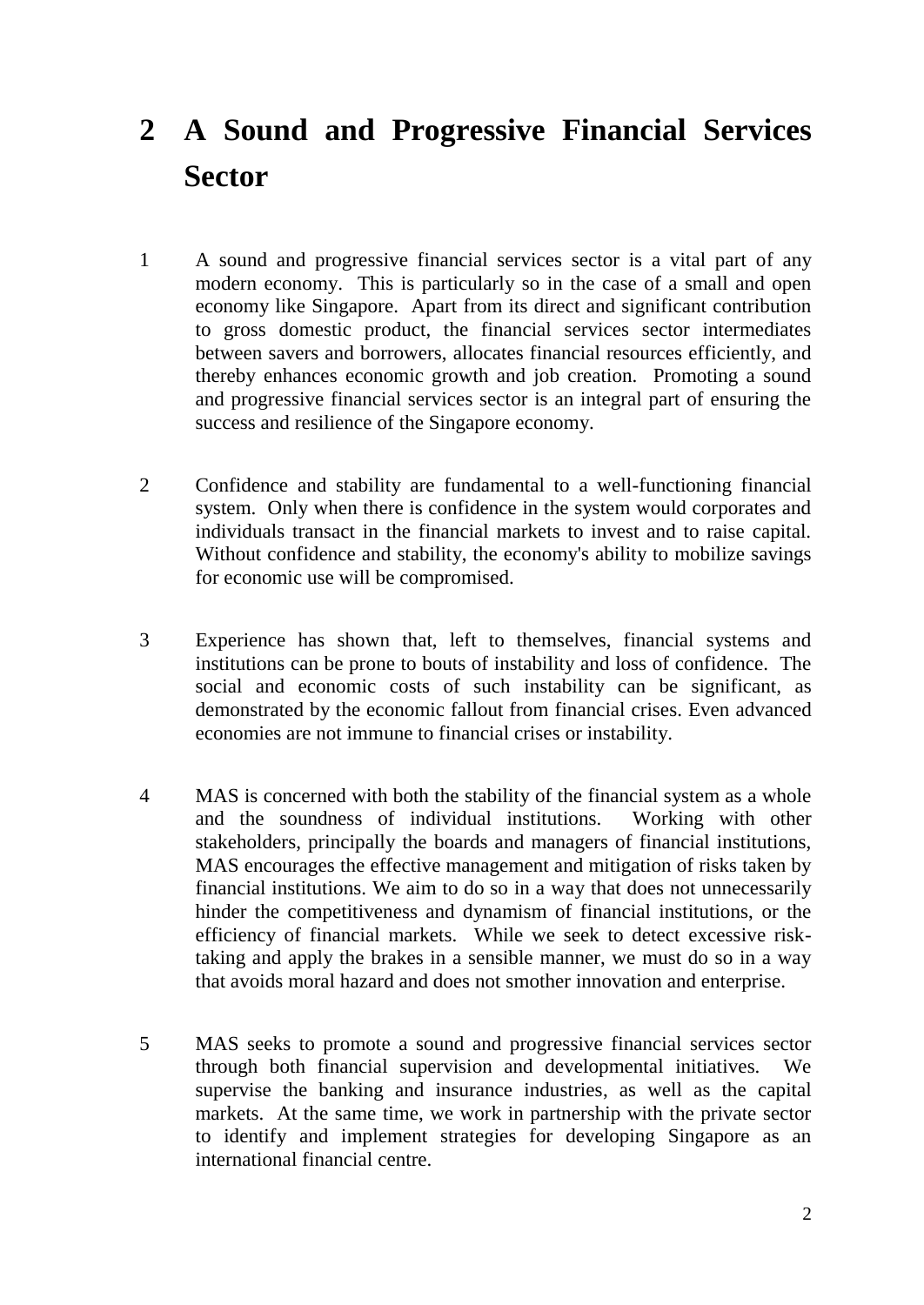#### *Are supervision and development compatible?*

Are MAS' dual roles as supervisor and promoter of the financial sector compatible? On the surface, there appear to be inherent tensions between the two. Supervision is concerned with the effective monitoring and mitigation of risks. Promotion focuses on facilitating business innovation and enterprise, which often entails the taking of risk.

But in a deeper sense, supervision and development are not incompatible. In fact, they are complementary. A well-regulated and supervised financial services sector is not an end in itself. We promote financial soundness because it is a vital component of economic growth and development. Financial institutions come to Singapore to do business in large part because of the well-regulated, stable and sound financial system Singapore offers. Supervision and development work hand in hand to promote a sound and progressive financial services sector.

At the same time, MAS recognises that there could well be tensions between the supervisory and developmental roles in some situations. This is why there is clear separation between these two functions within MAS.

Officers involved in prudential or market conduct supervision are not charged with initiating and implementing developmental initiatives. There are separate and dedicated departments within MAS for financial supervision and financial centre development. Any potential tensions or trade-offs between supervision and development are resolved at the senior management level which has collective responsibility for MAS' dual mandate.

This arrangement has worked well in practice, as evidenced by the financial reforms launched since 1998 amidst challenging economic and financial conditions. The reforms have helped promote greater competition, efficiency and growth in the financial sector without compromising the safety and soundness of institutions or the resilience and stability of the system.

Our experience has been that effective cooperation between the supervisor and developer is vital, so that our rules or regulations take into account business efficacy and market realities without compromising industry best practices or undermining the basic principles of good supervision. We believe that the delicate balance between the supervisory and developmental roles is best achieved within one organisation with a shared purpose rather than separate agencies with possibly conflicting goals.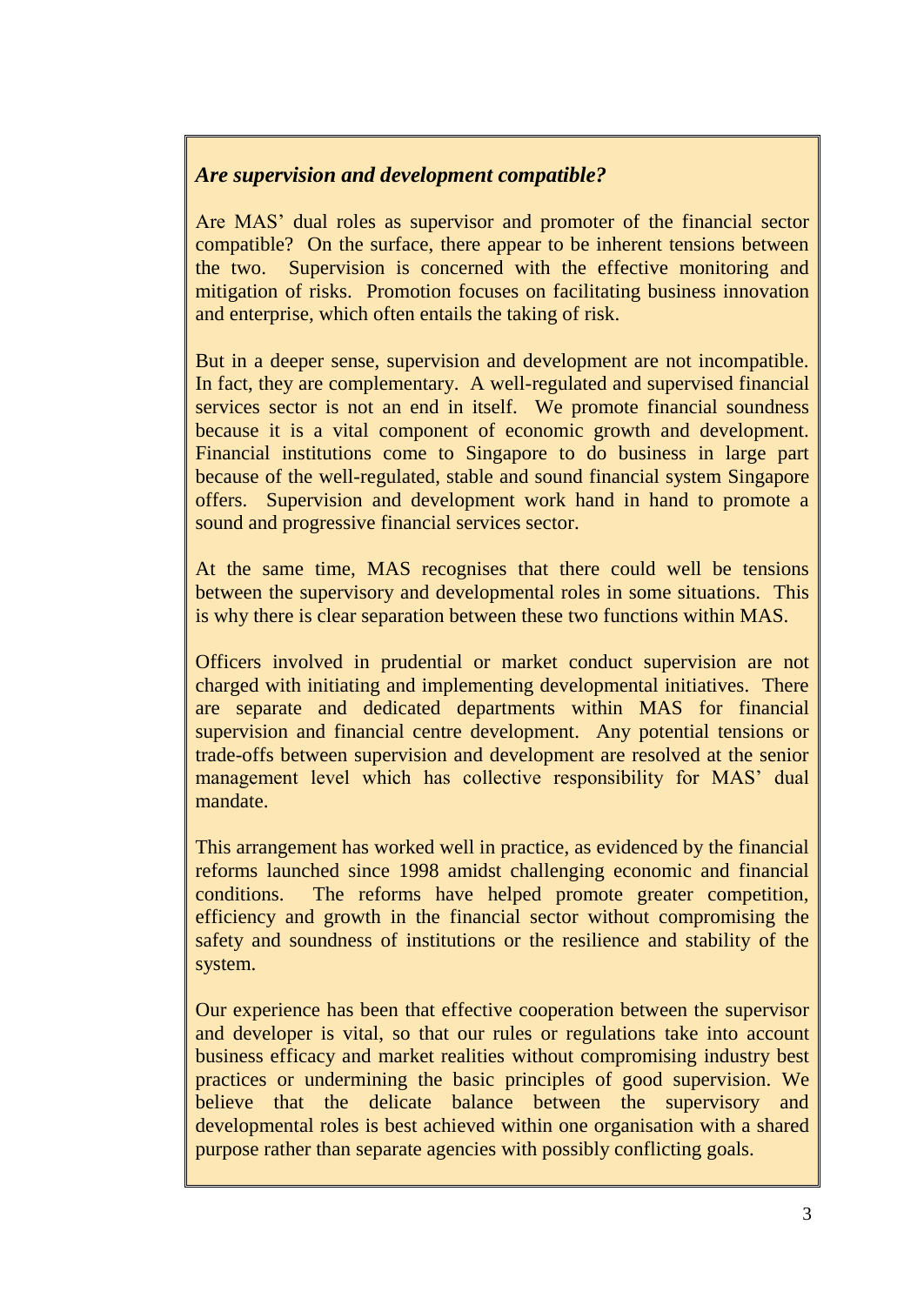## **3 Objectives of Financial Sector Oversight**

- 1 We believe that fulfilling our mission of a sound and progressive financial services sector requires achieving six distinct objectives. The objectives or desired outcomes of MAS' financial sector oversight are:
	- a stable financial *system*;
	- safe and sound financial *intermediaries*;
	- safe and efficient financial *infrastructure*;
	- fair, efficient and transparent organised *markets*;
	- transparent and fair-dealing *intermediaries* and *offerors*; and
	- well-informed and empowered *consumers*.

### *Objective 1* **Stable financial system**

2 Stability is fundamental to a well-functioning financial system. It provides the basis for participants to trade in the financial markets and use the services of financial institutions with confidence. Promoting a *stable* system is thus the overarching objective of MAS' financial supervision. It requires MAS to meet the other five objectives with respect to intermediaries, infrastructure, markets, offerors and consumers.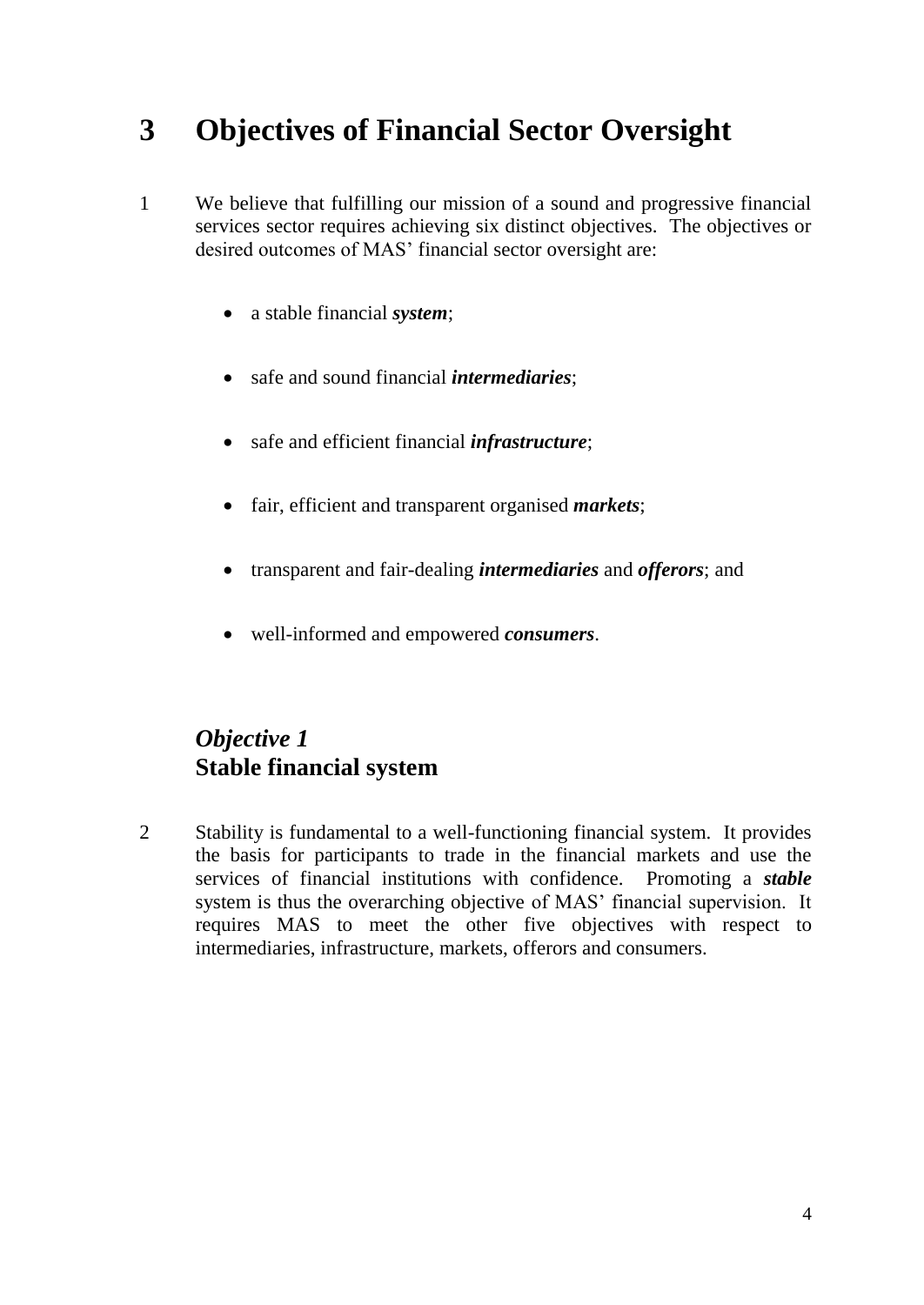#### *Can and should MAS seek to prevent failure?*

Our desired outcome is financial stability. But in seeking to promote and preserve stability in the financial system, we do not aim to prevent the failure of any financial institution. Such a "zero failure" regime is neither feasible nor desirable.

Risk is the life-blood of the financial system. It is the business of financial institutions to intermediate risks and to take on risks. Institutions can incur substantial losses if risks are not well-managed, or if risk events turn out to be more severe than anticipated. Regulation or supervision cannot completely prevent losses without making it impossible for financial institutions to operate effectively.

Instead, MAS seeks to reduce the risk and impact of a failure. MAS does this by requiring institutions to have sound risk management systems and adequate internal controls. It also requires institutions to have appropriate contingency arrangements to address risks that may materialise in stress conditions, and to maintain prudent levels of capital to buffer against possible losses. For key financial institutions, the contingency arrangements include recovery plans to restore financial strength and viability when the institution comes under severe stress. With these measures, we seek to reduce the risk of a failure. But we cannot and should not guarantee the soundness of individual financial institutions.

This is especially true in Singapore, where most financial institutions, banks in particular, operate as branches of organisations incorporated in other jurisdictions. Their global operations are influenced by factors beyond MAS' control. Our supervision of these institutions is limited to their operations in Singapore, even though the risks to their viability may arise from any part of their global network. While MAS has a rigorous admission policy that seeks to allow only well-managed and reputable institutions to operate in Singapore, it is difficult for us to detect and resolve problems or mishaps occurring in the global operations of these institutions. With respect to locally-incorporated institutions, MAS has greater supervisory influence. Even so, given the growing scope and complexity of financial business, it is impossible for MAS to prevent financial distress or collapse in all circumstances.

Even if it were possible to prevent failure in all instances, it would be undesirable to seek to do so. Any such supervisory and regulatory regime would be excessively burdensome for financial institutions and severely undermine their competitiveness, innovation and enterprise. This would be inconsistent with MAS' mission of promoting a progressive financial services sector.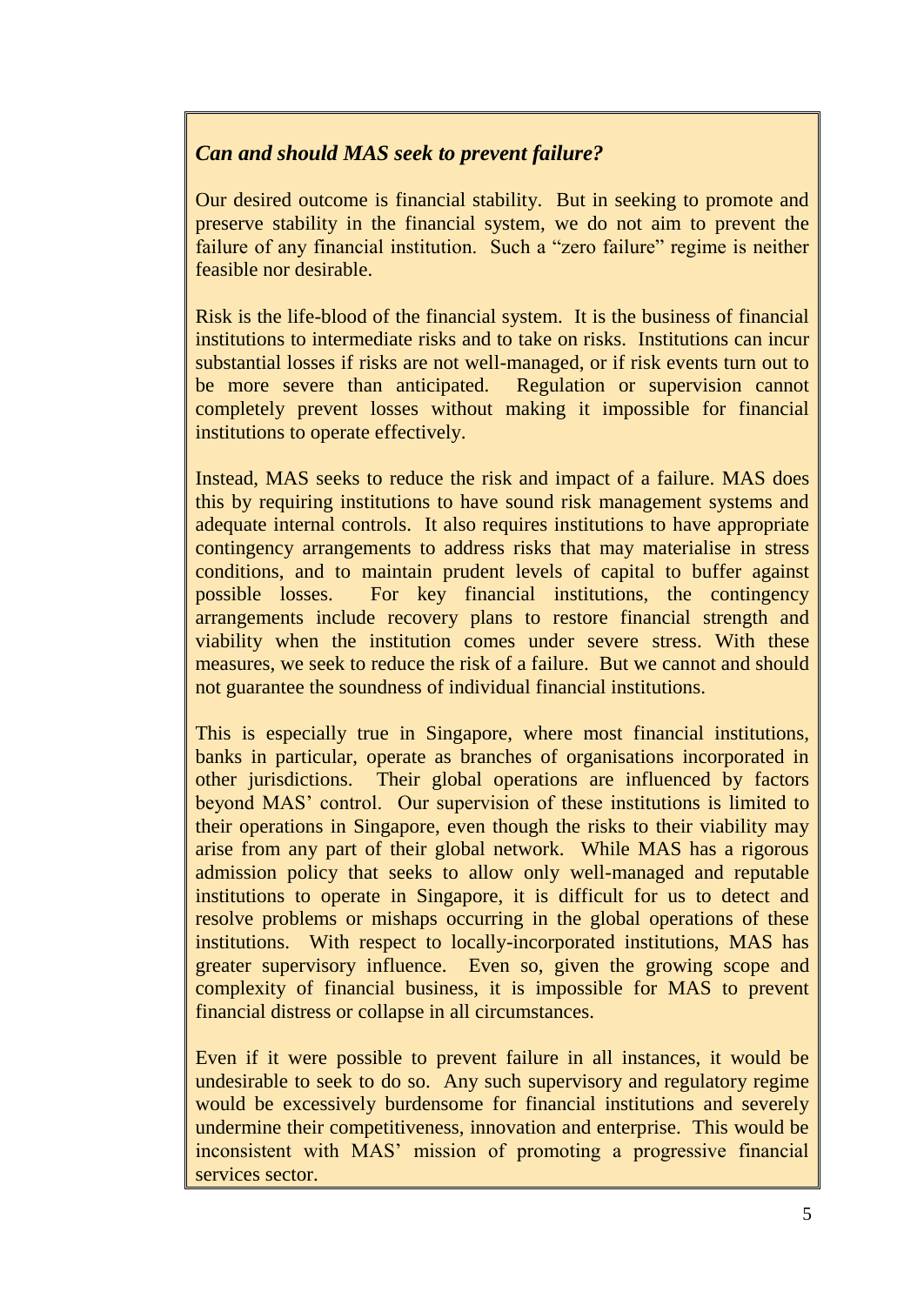A "zero-failure" regime would also be inconsistent with the principle that owners and managers of institutions, together with consumers, must be responsible for their own actions. Considerable moral hazard would arise if consumers and market participants believed that no institution would ever be allowed to collapse or go out of business, or no investor would lose his savings through imprudent investment. The incentive for boards of directors and managers to take due care in managing the risks of institutions under their charge would be eroded. The best defence against financial instability is to maximise the incentives for boards, management and market participants to identify and pre-empt problems rather than provide an official guarantee against failure of any single institution.

#### *Objective 2* **Safe and sound financial intermediaries**

- 3 The focus of much of MAS' regulation and supervision is on the *safety* and *soundness* of financial intermediaries such as banks, insurance companies, and broker-dealer and fund management firms. There are two reasons for this.
- 4 Firstly, the distress or collapse of key financial institutions, especially large banks, can have potentially damaging consequences for systemic stability by transmitting problems from one institution to another or undermining confidence in general. Secondly, depositors, policyholders and retail investors are usually not in a position to make fully informed judgments about the risks facing the institutions with which they enter into financial contracts. This information asymmetry can be reduced through greater disclosure, but it cannot be eliminated entirely. MAS, therefore, has a role in actively encouraging financial institutions to identify, monitor and mitigate the risks facing them. For key financial institutions, this extends to the development and ongoing review of robust and credible recovery and resolution plans which take into account the specific circumstances of the institution. MAS assesses the adequacy of these financial institutions' recovery and resolution plans and seeks improvements if deficiencies are identified. In the case of financial institutions headquartered in other jurisdictions, MAS will coordinate with the relevant supervisors and authorities from those jurisdictions wherever possible on these assessments and follow-up actions.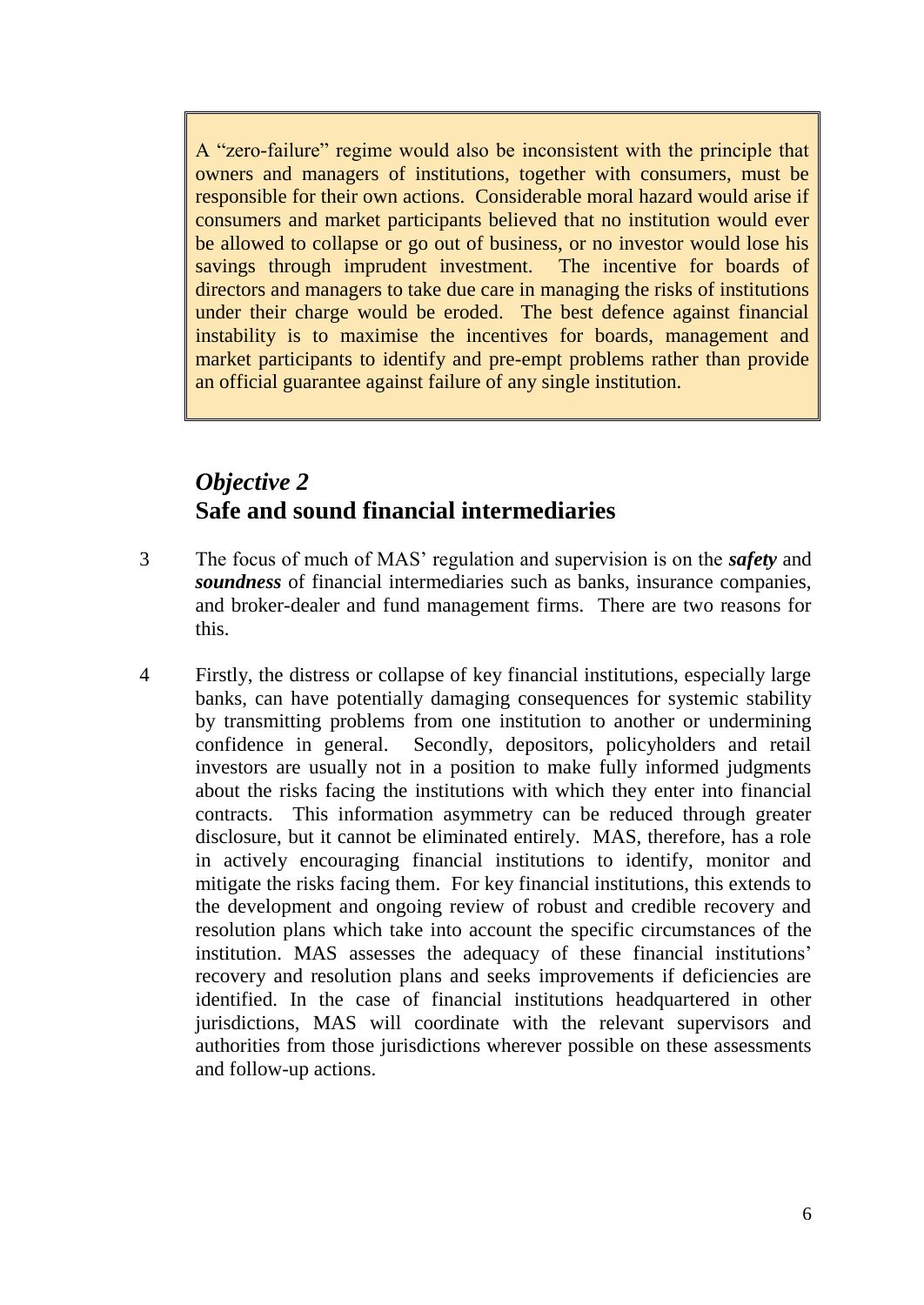5 At the same time as it supervises the safety and soundness of financial institutions, MAS also requires institutions to have in place robust systems and procedures to combat money laundering and terrorism financing (ML/TF). This is because financial institutions are vulnerable to abuse for criminal purposes, such as money laundering and terrorism financing. Besides contributing to the international effort to curb crimes that generate illegal proceeds or support terrorism activities, MAS' supervision in this regard seeks to detect, deter and prevent abuses that pose significant legal and reputational risks to the institutions, which could also impact on their safety and soundness, and affect Singapore's standing as an international financial centre.

#### *What is MAS' role in combating money laundering and terrorism financing?*

As an international financial centre, Singapore actively supports global efforts to combat ML/TF as well as proliferation financing. Singapore has zero tolerance for the use of its financial system as a conduit or sanctuary for illicit funds. Singapore is firmly committed to detect, deter and prevent illegal financial activities.

Singapore was one of the first jurisdictions in Asia to join the Financial Action Task Force (FATF), the global standard setting body for fighting ML/TF, and a founding member of the Asia/Pacific Group on Money Laundering. In addition, MAS participates in the Anti-Money Laundering/Countering the Financing of Terrorism (AML/CFT) Expert Group under the Basel Committee on Banking Supervision that develops international standards in this area.

MAS' role in Singapore's AML/CFT regime pertains to four key areas: strict regulation, rigorous supervision, effective enforcement, and crossborder co-operation.

#### *Regulation*

All financial institutions in Singapore are required to put in place strong AML/CFT controls and conduct rigorous checks. This includes customer due diligence, regular account reviews, and monitoring and reporting any suspicious transactions. MAS undertakes regular reviews to identify emerging risks and strengthen its AML/CFT regime. The latest review resulted in MAS issuing an enhanced set of AML/CFT regulatory notices in April 2015. This was accompanied by a set of AML/CFT guidelines to further clarify MAS' expectations.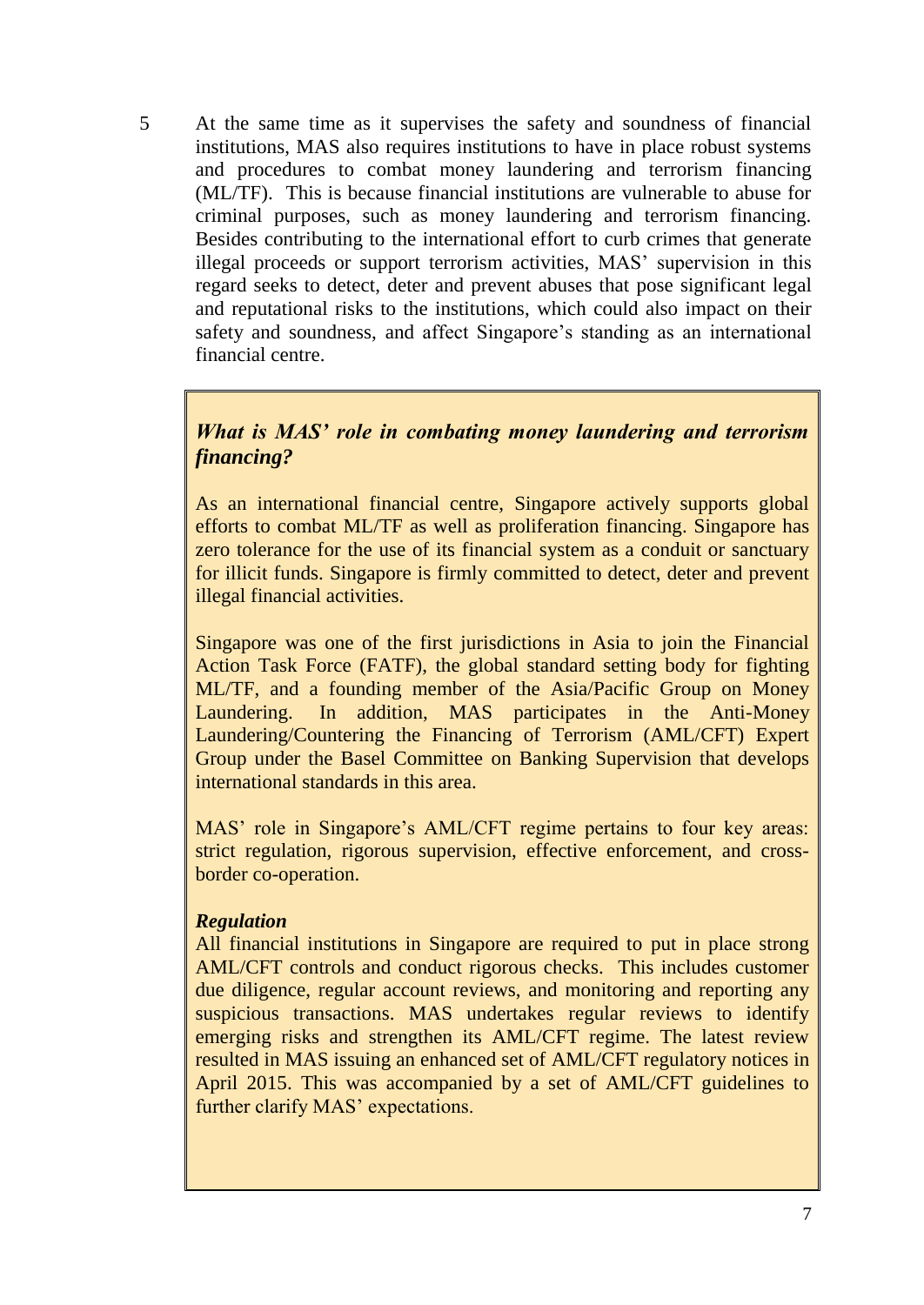#### *Supervision*

MAS determines whether financial institutions have adequate AML/CFT controls and are compliant with our regulations and requirements. This is done through regular inspections, off-site reviews and by leveraging on audits conducted by internal and external auditors. The frequency and scope of MAS' AML/CFT inspections are based on our assessment of each institution's ML/TF risks, regardless of the size of the institution.

Following each inspection, MAS issues a detailed report on any control gaps and weaknesses identified and will instruct the financial institution to undertake remedial measures within a specified timeframe. For a foreign financial institution operating in Singapore, MAS also shares its inspection reports with the institution's head office and home regulator, to promote more effective remediation.

In addition, MAS requires the auditors of the financial institutions to verify the remediation measures undertaken by the institutions and report to MAS on the adequacy of the rectifications made.

#### *Enforcement*

MAS takes firm and appropriate enforcement actions against financial institutions that breach our AML/CFT regulations. Enforcement actions include formal warnings, reprimands, restrictions on operations, financial penalties and revocation of licences.

#### *Cross-border Co-operation*

Recognising the cross-border nature of ML/TF offences, relevant agencies in Singapore, such as the Suspicious Transaction Reporting Office (Singapore's Financial Intelligence Unit), law enforcement agencies (e.g. Commercial Affairs Department) and the Attorney-General's Chambers (Singapore's central authority for mutual legal assistance) have established channels to cooperate with foreign counterparts and assist in investigations. MAS also maintains channels to cooperate with our foreign supervisors on AML/CFT matters. These include facilitating effective consolidated supervision of financial institutions, exchanging supervisory information including sharing AML/CFT inspection reports and fit and proper assessments, supporting on-site AML/CFT inspections by home supervisors as well as participating in and hosting supervisory colleges.

MAS continually strengthens its AML/CFT regulations and supervisory framework to keep pace with emerging risks and evolving market developments as part of our commitment to enforce a robust regulatory and supervisory AML/CFT regime in Singapore.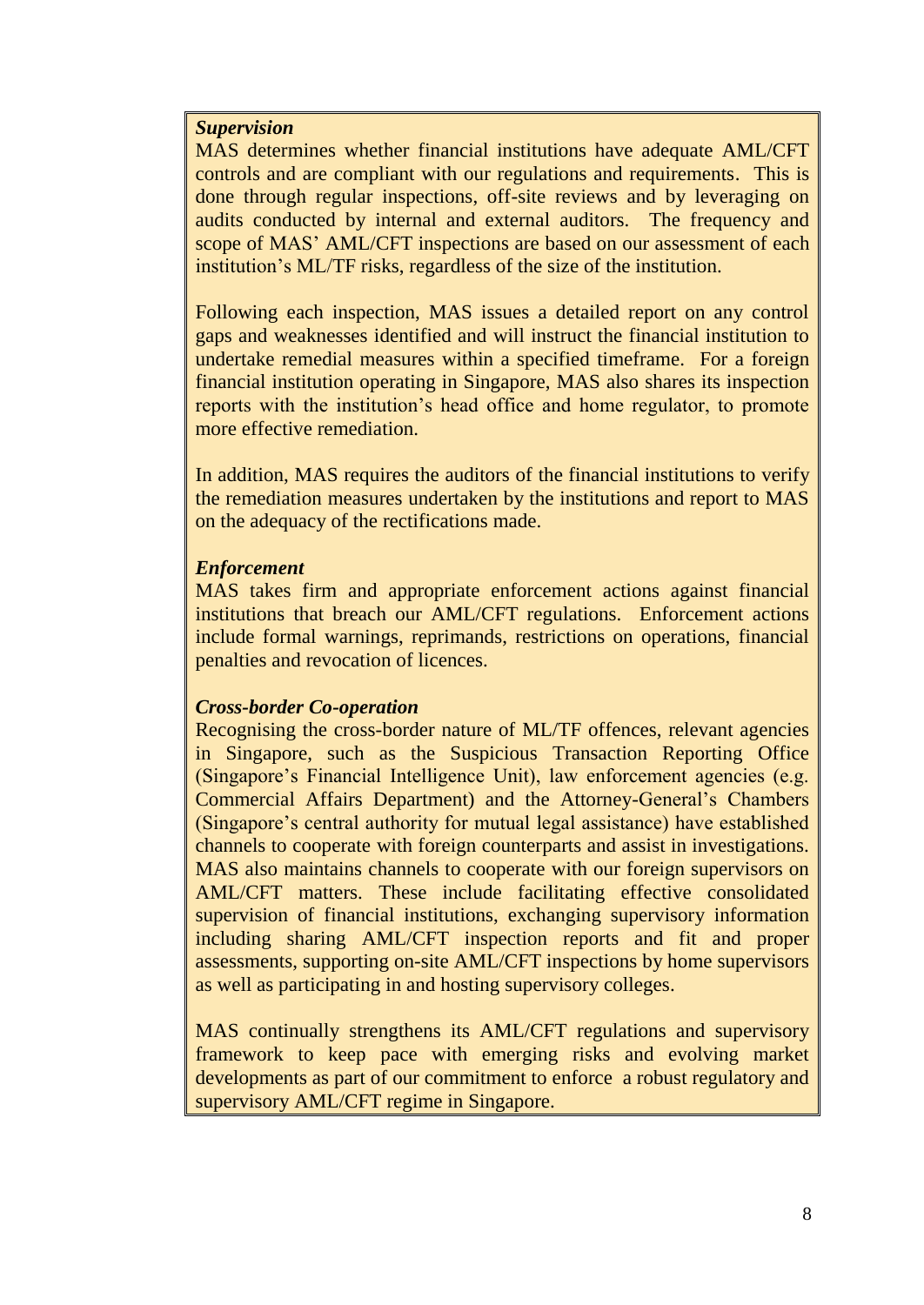## *Objective 3* **Safe and efficient financial infrastructure**

- 6 Financial infrastructure refers to the platforms that provide the services and facilities underpinning financial market activities, such as exchanges, clearing houses, and payment and settlement systems.<sup>2</sup>
- 7 These platforms are important nodes in the financial system. Their failure may amplify systemic risks by seizing up financial flows, undermining the fulfilment of obligations and transmitting shocks from one institution to another. The *safe* operation of financial infrastructure, including under stress conditions, is therefore essential for preserving stability in the financial system. These platforms are therefore expected to have contingency arrangements to help ensure that the markets they serve continue to function effectively.
- 8 Financial infrastructure should also be *efficient* in helping to reduce friction, lower costs, and maximise the economic benefits of financial intermediation. Improvements to the safety and reliability of financial infrastructure must be judiciously balanced against the costs of doing so.

## *Objective 4* **Fair, efficient and transparent organised markets**

- 9 Confidence in the financial system and effective intermediation of financial flows require that capital markets be fair, efficient and transparent.
- 10 A *fair* market is characterised by proper trading practices, fair access to market facilities and information, and structures that do not tilt the playing field in favour of some market users over others. As part of its mandate, MAS seeks to deter, detect and penalise market rigging, market manipulation, insider trading, fraud, deceit and other unfair trading conduct.
- 11 Price formation and discovery are intrinsic to any well-functioning market that matches buyers and sellers. An *efficient* market is one where this process is reliable and unhindered. This requires material information likely to affect market prices to be disseminated in a timely and organised manner.

 $\overline{a}$ 

<sup>&</sup>lt;sup>2</sup> **Clearing** is broadly concerned with the establishment and risk management of contractual obligations while *settlement* is concerned with the discharge of obligations.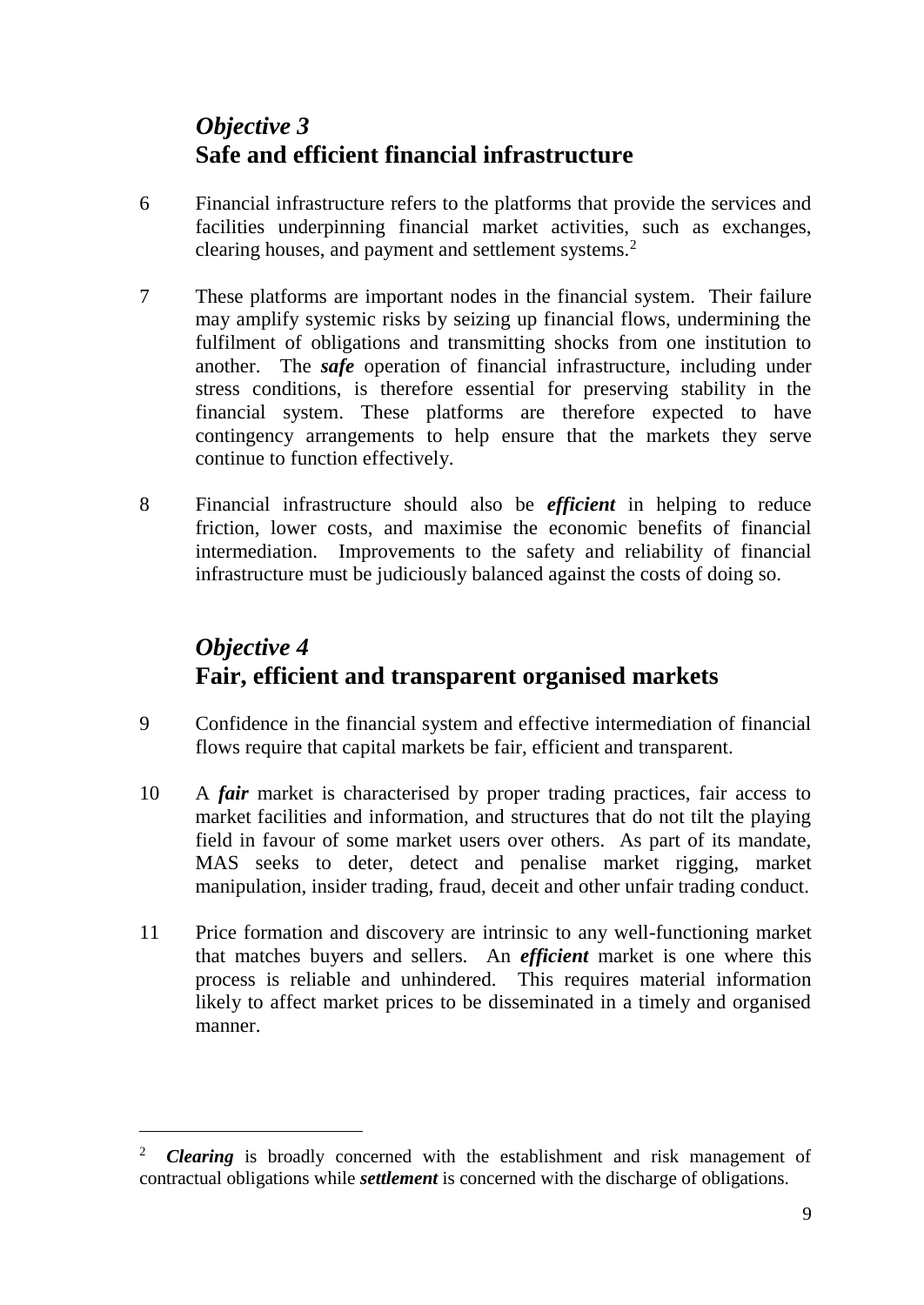12 Information asymmetries are at the root of most market inefficiencies and misconduct. A *transparent* market is one where information about trading is made publicly available on a real-time basis. Pre-trade information, such as bids and offers, should be made available to enable investors to know whether they can deal and at what prices. Post-trade information on executed trades should be similarly publicised to reflect the market price of concluded transactions.

## *Objective 5* **Transparent and fair-dealing intermediaries and offerors**

- 13 MAS' market conduct supervision focuses on promoting *transparency* and *fair-dealing* by financial institutions and offerors in the conduct of their business with customers. This involves prescribing disclosure requirements, conducting fit and proper tests to promote honesty and integrity among financial institutions and their representatives, setting competency requirements for those providing financial services in the capital markets, and instilling fair business practices in the marketing and distribution of financial services and products.
- 14 Market intermediaries are expected to uphold high professional standards when dealing with customers. MAS penalises, through criminal and civil sanctions, instances of market misconduct (e.g. front running, insider trading, market rigging, market manipulation and misleading disclosure). Offerors are required to make full, prompt and continuing disclosure of material information, to help ensure market transparency and equip investors with the necessary knowledge to make informed decisions.
- 15 While MAS expects financial institutions to adopt fair business practices and high standards of disclosure when dealing with consumers, matters such as commercial service standards and pricing of products and services are normally outside MAS' purview. But institutions should provide consumers with the necessary information on these matters to enable them to make well-informed decisions.

## *Objective 6* **Well-informed and empowered consumers**

16 Consumers bear the principal responsibility for protecting their own interests. They should exercise due care in their selection of financial products and service providers. MAS does not and cannot protect consumers from the risk that their investments will not deliver anticipated returns.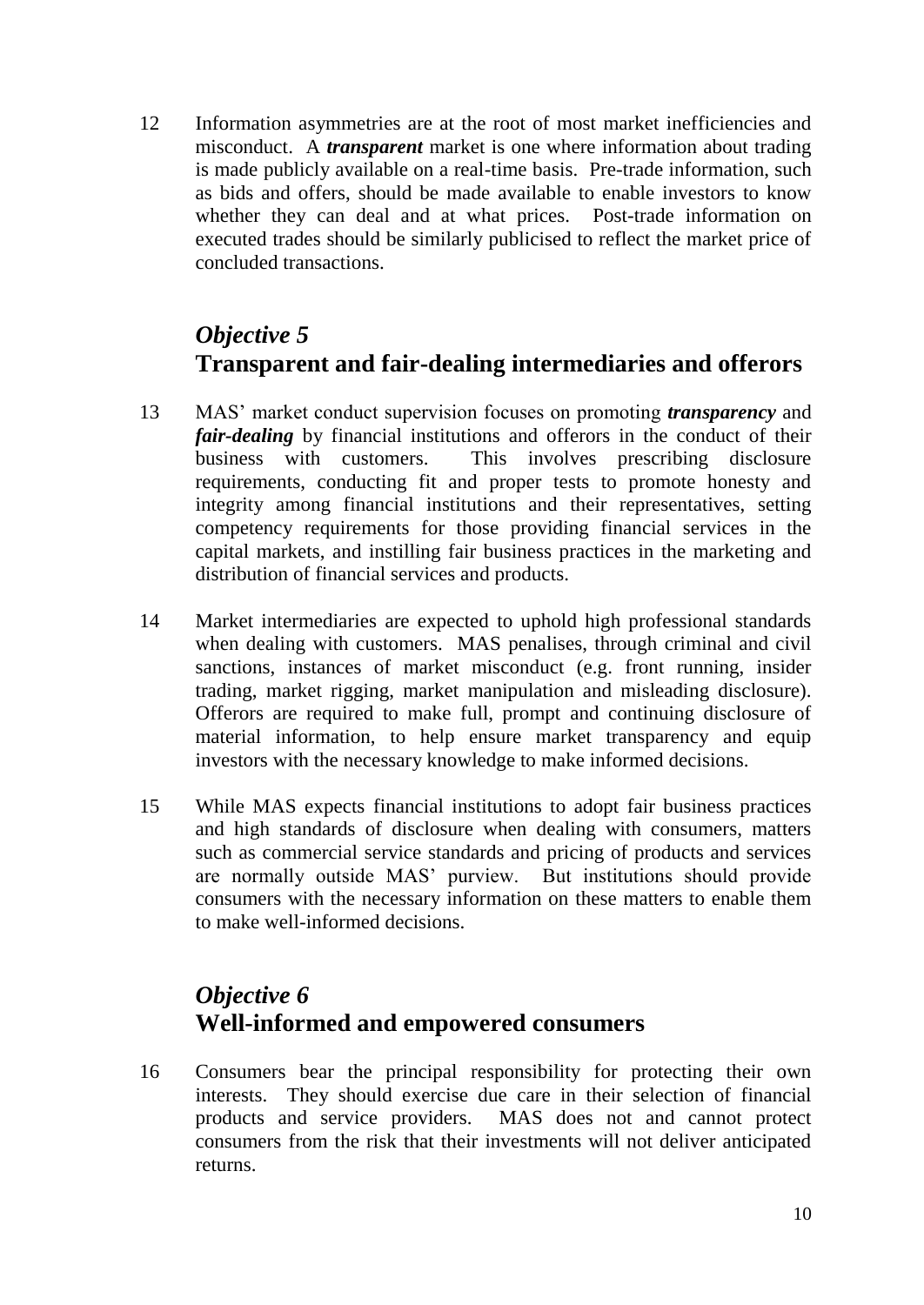- 17 MAS does play a role, however, in helping to ensure that consumers are *well-informed* and *empowered* to assume principal responsibility for their own protection. MAS seeks to address risks to consumers stemming from insufficient, false or misleading disclosure, conflicts of interest, mis-selling and mis-representation.
- 18 MAS requires financial institutions and offerors of investments to make full, prompt and accurate disclosure of material information to consumers. But a disclosure-based regime cannot work if consumers do not know how to make good use of the information disclosed to them. Consumer education helps to empower consumers to make informed choices. MAS works with other public sector agencies and industry associations in helping to equip consumers with basic money management, financial planning and investment skills.
- 19 It is also important that in the event of market misconduct or improper behaviour, consumers have recourse to an impartial and efficient dispute resolution mechanism. MAS facilitates the setting up of fair, efficient and affordable industry dispute resolution mechanisms as alternatives to resolutions through court litigation.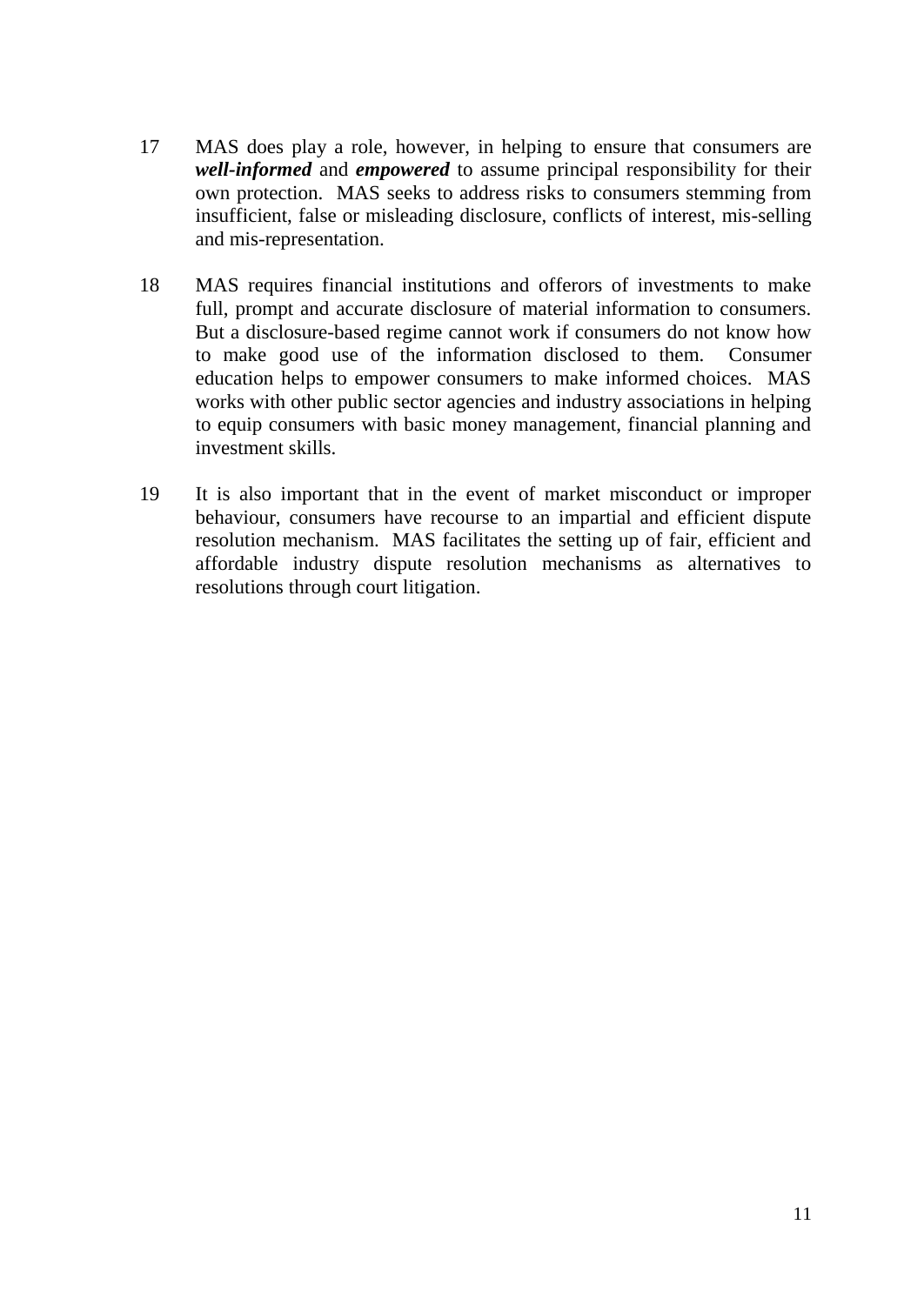## **4 Principles of Financial Sector Oversight**

1 MAS is guided by twelve key principles which collectively characterise our approach in exercising oversight as one that is *risk-focused*, *stakeholderreliant*, *disclosure-based* and *supportive of enterprise.*

## *Risk-Focused*

#### *Principle 1* **Emphasise risk-focused supervision rather than one-sizefits-all regulation**

2 Our emphasis is on risk-focused supervision, rather than prescriptive onesize-fits-all rules. The latter approach, whereby a supervisor prescribes activities and risks that institutions can and cannot take, is increasingly ineffective in a rapidly changing environment, and also unnecessarily restrictive for the stronger institutions. With risk-focused supervision, MAS evaluates the risk profile of an institution, taking into account the quality of the institution's internal risk management systems and processes. This approach allows us to give greater business latitude to well-managed institutions while retaining higher requirements or tighter restrictions for weaker ones.

#### *Principle 2*

#### **Assess the adequacy of an institution's risk management in the context of its risk and business profiles**

3 MAS takes a proportionate approach to assessing an institution's risks. Rather than having a fixed view of what constitutes an acceptable level of business risks or risk management standards, MAS assesses whether risk management systems, internal controls, and contingency arrangements are commensurate with the institution's risk and business profiles. Institutions engaging in complex financial businesses must be able to demonstrate that their risk management capabilities match their risk appetite and operations, while institutions engaging in less complex or risky financial activities may find simpler risk management processes adequate for their purpose. Key financial institutions are therefore expected to have effective recovery measures to deal with situations of severe stress.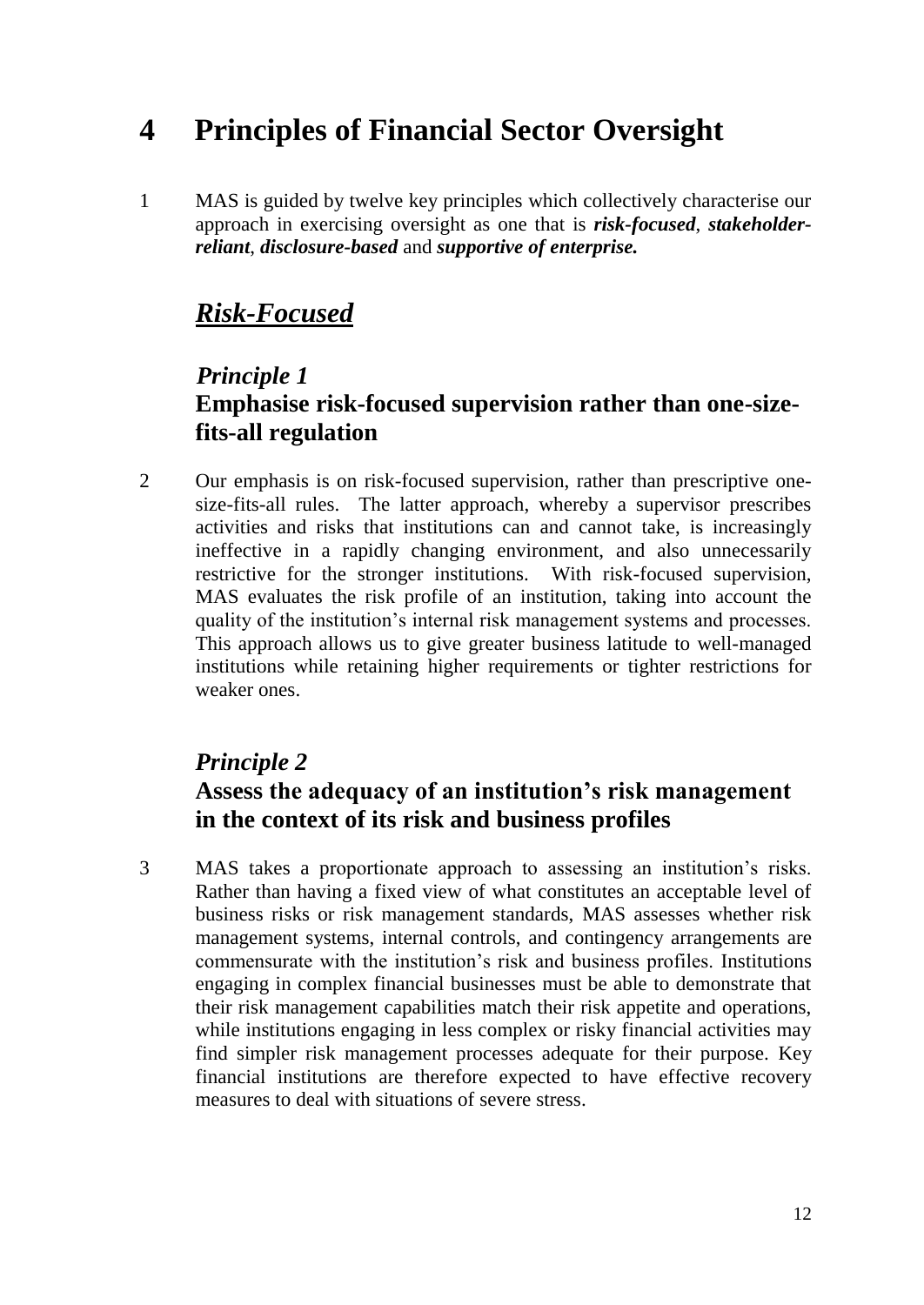### *Principle 3* **Allocate scarce supervisory resources according to impact and risks**

- 4 We allocate supervisory resources among financial institutions according to the potential impact they would have on Singapore's financial system, economy and reputation in the event of a significant mishap (e.g. financial failure, and prolonged disruption of business operations), and also the likelihood of these significant mishaps occurring. Institutions are placed in distinct supervisory categories which are differentiated in terms of the scope and intensity of our supervision. More resources are channelled towards supervising systemically-important institutions and institutions with higher risk profiles.
- 5 In the case of AML/CFT supervision, more resources are allocated to financial institutions posing higher ML/TF risk, notwithstanding that they may be of lower systemic importance.

### *Principle 4*

### **Ensure institutions are supervised on an integrated (across industry) and consolidated (across geography) basis**

- 6 As the home supervisor of local financial groups, MAS takes an integrated supervisory approach, evaluating them on a whole-of-group basis across their banking, insurance and securities activities. We also supervise these financial groups on a consolidated basis, taking into account both their Singapore and overseas operations.
- 7 For foreign banks and insurance companies operating in Singapore, we ensure that they are subject to consolidated supervision by their home regulators. For these institutions, MAS cooperates and shares information with foreign supervisors through bilateral exchanges and supervisory colleges for effective cross-border supervision and handling of crises. MAS incorporates home supervisor information in setting supervisory plans for the relevant Singapore operations.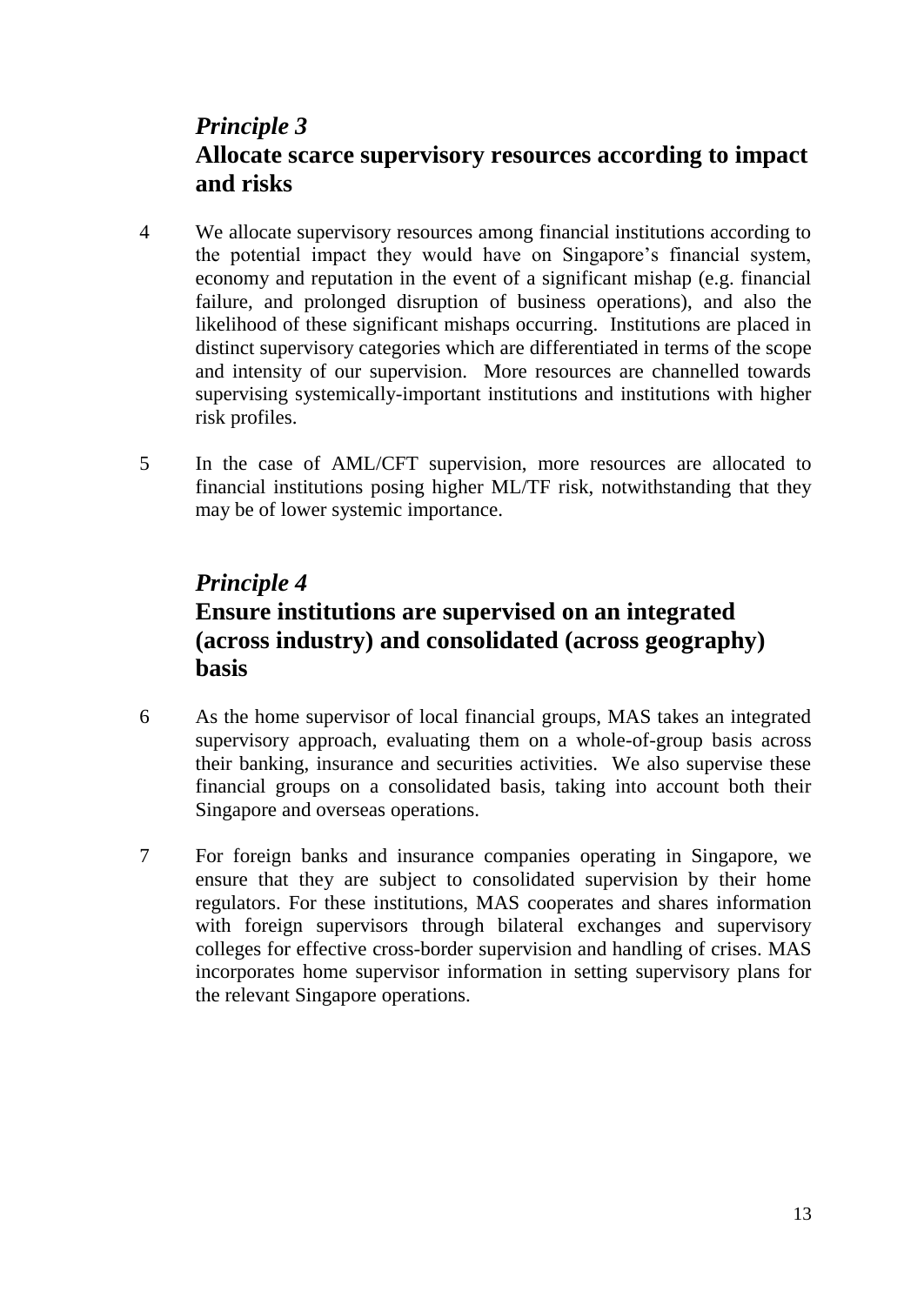### *Principle 5* **Maintain high standards in financial supervision, including observing international standards and best practices**

8 MAS continually strives to maintain high standards in financial supervision, benchmarking itself against international standards and best practices. As an international financial centre with a strong stake in global financial stability, MAS participates actively in regional and international initiatives to enhance regulatory standards and supervisory training.

## *Principle 6*  **Seek to reduce the risk and impact of failure rather than prevent the failure of any institution**

- 9 MAS does not aim to prevent all failures. We require financial institutions to observe prudential standards, such as appropriate capitalisation, liquidity and exposure limits. We have the power to intervene if we believe that the interests of depositors, policyholders or investors are at risk. But we cannot (due to the complexity of financial activities) and should not (due to moral hazard and the undesirable consequences of excessive regulatory burden) guarantee the soundness of financial institutions.
- 10 Consumers should recognise that there are risks involved in dealing with financial institutions. One challenge that MAS faces, like other regulators, is to educate the public about this reality and to manage their expectations. Deposit insurance and policy owners' protection schemes will make explicit the level of protection available to depositors and policy owners. They will also help to make consumers realise that risks are inherent in financial transactions.
- 11 While we cannot prevent failures, we are conscious of the systemic impact that failures can have and the damage they can do to consumers and Singapore's reputation as a financial centre. MAS will seek to reduce the risk of failure of institutions through increased supervision where it is appropriate and effective. We also require key financial institutions to draw up recovery plans that set out options for early action to restore long-term viability. In the case where increased supervision is ineffective, we will take measures to limit the impact of a failure. These measures include an effective resolution regime that provides for a broad range of powers and tools to resolve a non-viable financial institution in an orderly manner that protects the interests of depositors, policy owners and investors; and putting in place an ongoing process for resolution planning for key financial institutions. For financial institutions with cross-border operations, MAS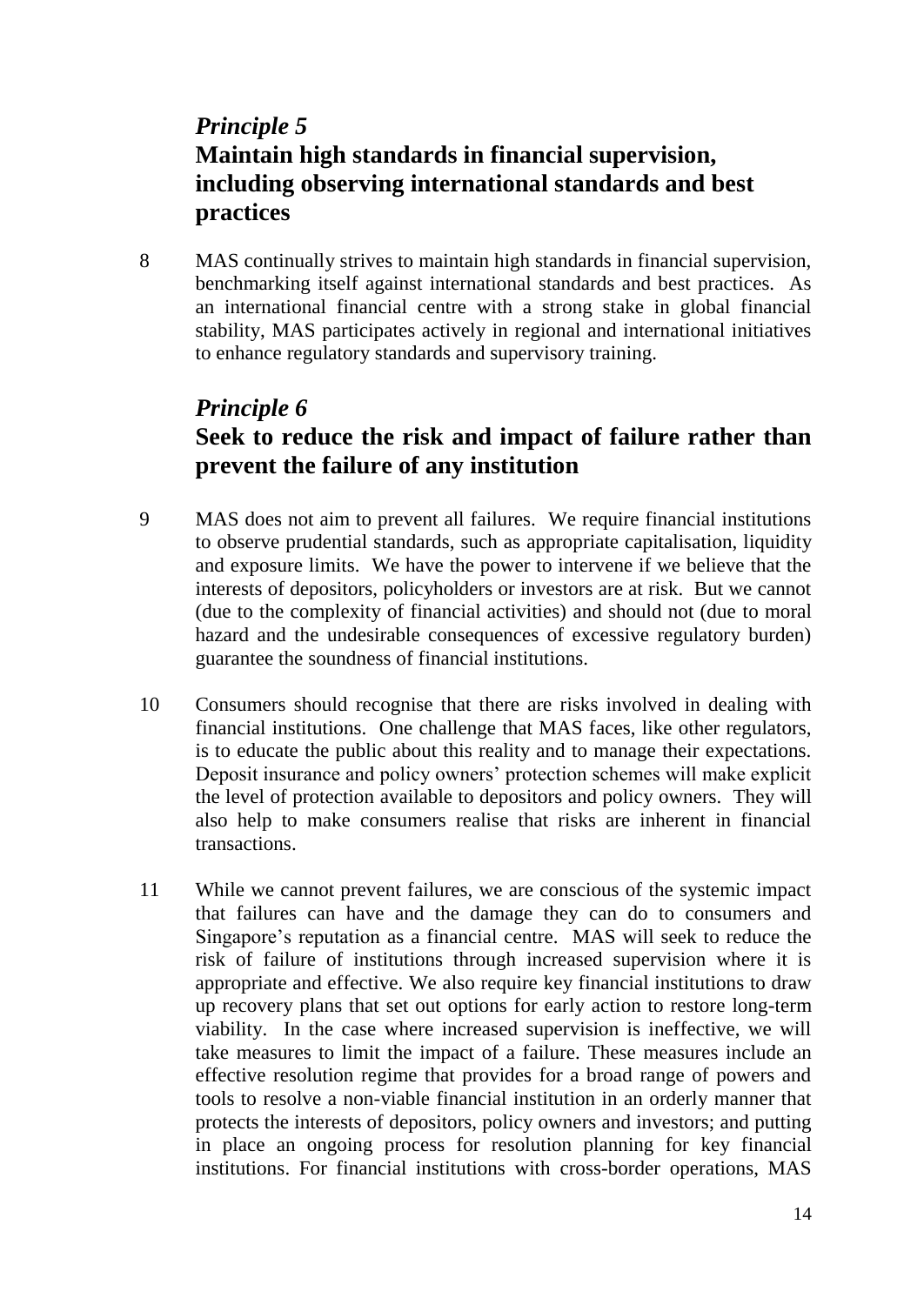will also work with foreign resolution authorities towards a coordinated resolution where such action takes into account MAS' aim of maintaining financial stability.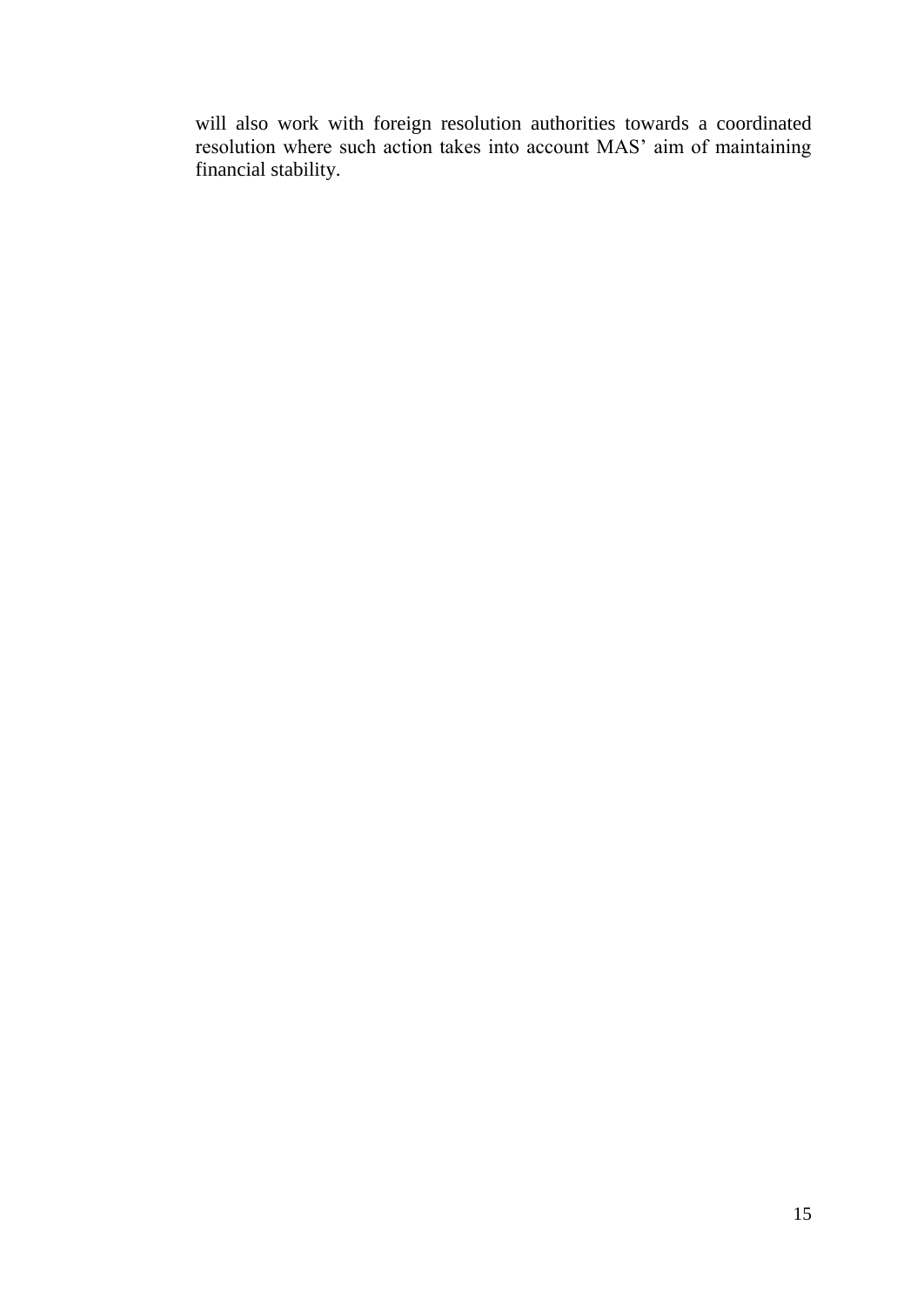## *Stakeholder-Reliant*

### *Principle 7* **Place principal responsibility for risk oversight on the institution's board and management**

12 The primary responsibility for the prudential soundness and professional market conduct of a financial institution lies with its board of directors and senior management. Our supervisory approach seeks to reinforce the responsibility of the board and management to deal fairly with customers, ensure compliance with regulatory standards, and maintain adequate risk oversight of its business activities. By working to encourage best practices by boards and management, we minimise the need to interfere with institutions' business decisions.

## *Principle 8*

#### **Leverage on relevant stakeholders, professionals, industry associations and other agencies**

- 13 MAS is not the only party interested in the integrity, safety and soundness of financial institutions. There are other stakeholders such as their shareholders, creditors, counterparties, depositors, policyholders and home supervisors who also have an interest in the institutions' continued financial health and stability. Likewise, professionals such as external auditors, internal auditors and actuaries, as well as credit rating agencies, are specialists in assessing the risks inherent in the institutions and the adequacy of risk management and internal control systems. In addition, many financial institutions here are members of their respective industry associations.
- 14 MAS leverages on these relationships and the work of some of these parties. We interact and work closely with some of them, including the home supervisors, financial infrastructure performing a frontline regulatory role, auditors and industry associations, to complement our own supervision of the institutions. MAS also works in cooperation with other agencies, such as the Council on Corporate Disclosure and Governance, the Ministry of Finance, and the Accounting and Corporate Regulatory Authority, to strengthen corporate governance and disclosure standards.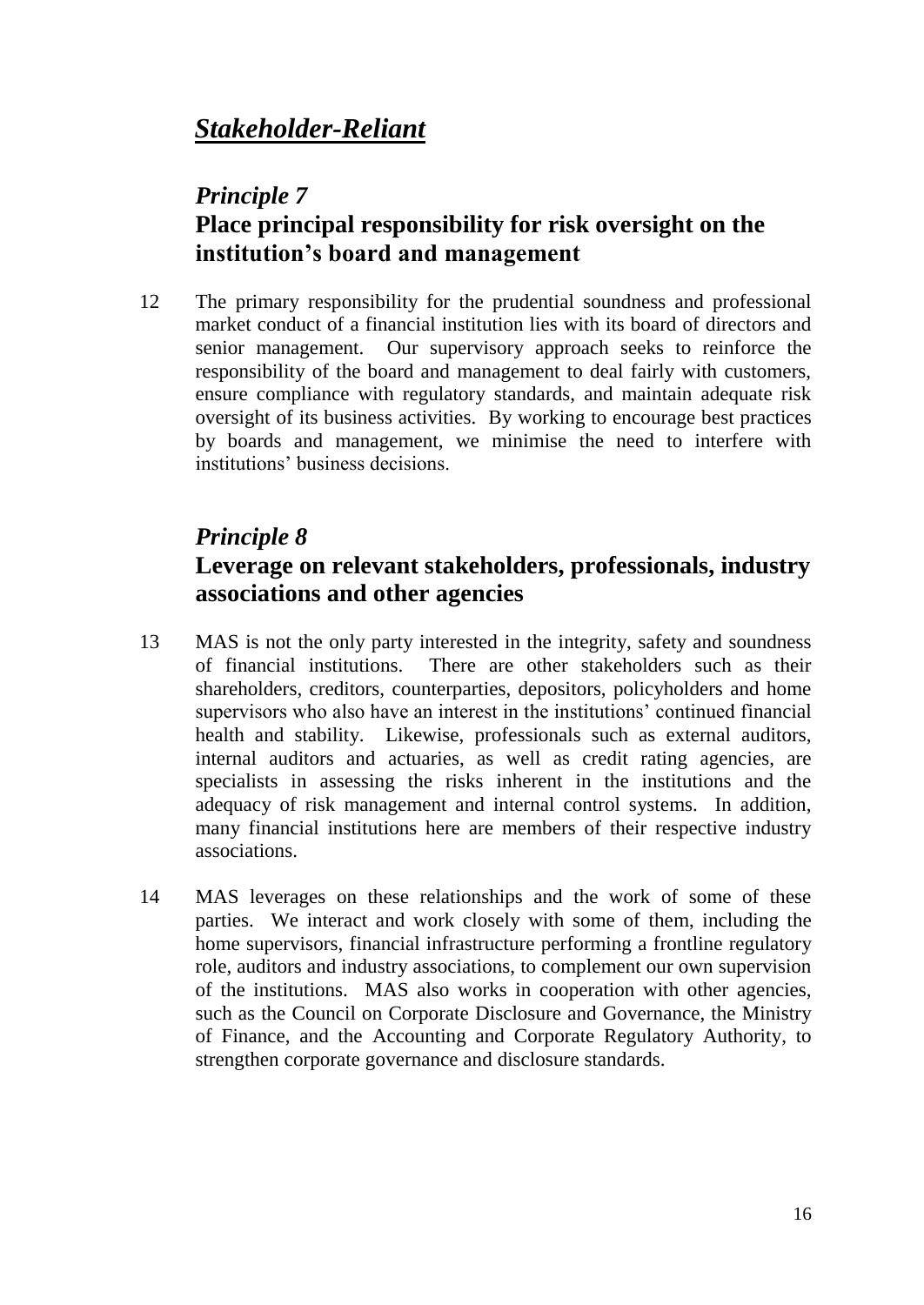## *Disclosure-Based*

#### *Principle 9*

### **Rely on timely, accurate and adequate disclosure by institutions rather than merit-based regulation of products to protect consumers**

15 MAS has moved from prescriptive, merit-based regulation to a more disclosure-based regime. Under the merit-based regime, the regulator assesses the suitability of a product before it is allowed to be introduced in the marketplace. Under a disclosure-based regime, the consumer makes well-informed decisions when purchasing financial products and services based on material information being made available to the consumer. A disclosure-based regime encourages innovation and facilitates the development of a more sophisticated body of consumers. The role of MAS is therefore to put in a place a regulatory framework that facilitates timely, accurate and meaningful disclosure of material information that consumers could reasonably rely on in making financial decisions.

## *Principle 10* **Empower consumers to assess and assume for themselves the financial risks of their financial decisions**

16 A disclosure-based regime is meaningless if consumers do not know how to make use of disclosed information in making financial decisions. Consumers should understand the nature of different financial products and the considerations that they should look out for in making their financial decisions. MAS works in partnership with other public sector agencies and industry bodies on consumer education to facilitate this.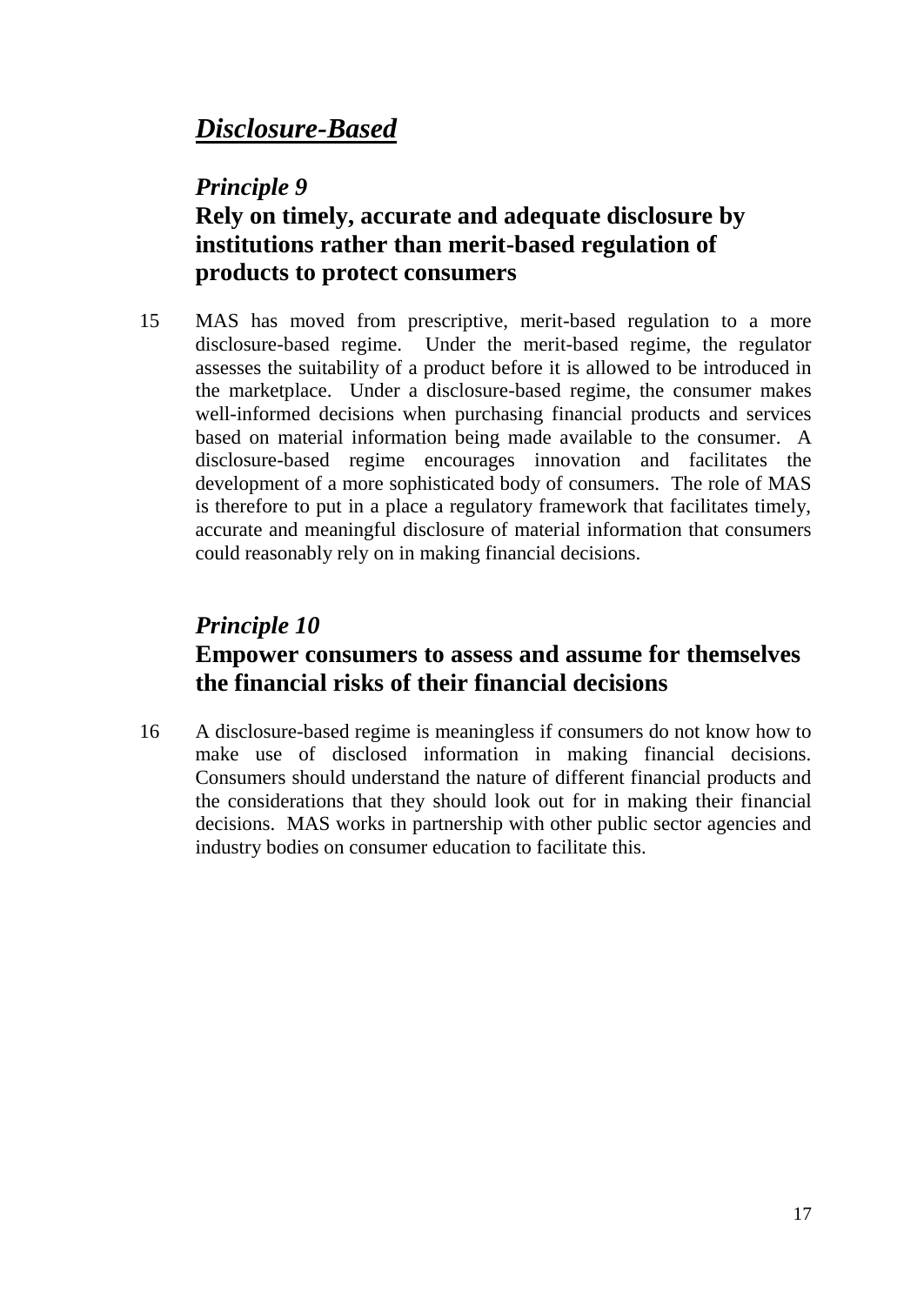## *Supportive of Enterprise*

### *Principle 11* **Give due regard to competitiveness, business efficiency and innovation**

17 MAS seeks to undertake supervision in a way that does not unnecessarily impair the competitiveness and dynamism of individual institutions and Singapore's financial services sector. We take into account the business and operational concerns of the institutions and industry, so as not to hinder enterprise and innovation as long as these are accompanied by good governance and risk management, and supported by sensible, sustainable, long-term strategies. In our dealings with institutions, we seek to be professional and to respond to their requests in a timely manner.

## *Principle 12* **Adopt a consultative approach to regulating the industry**

18 MAS adopts a consultative approach to regulating the industry. We actively seek feedback from market practitioners and the public, so as to help us develop regulations that take into account market realities and industry practices. Consultation also helps to pre-empt implementation problems, minimise unintended consequences, and foster better industry understanding and support. In the end, it is the combined efforts of MAS and the industry that contribute to financial stability and resilience while promoting enterprise and innovation.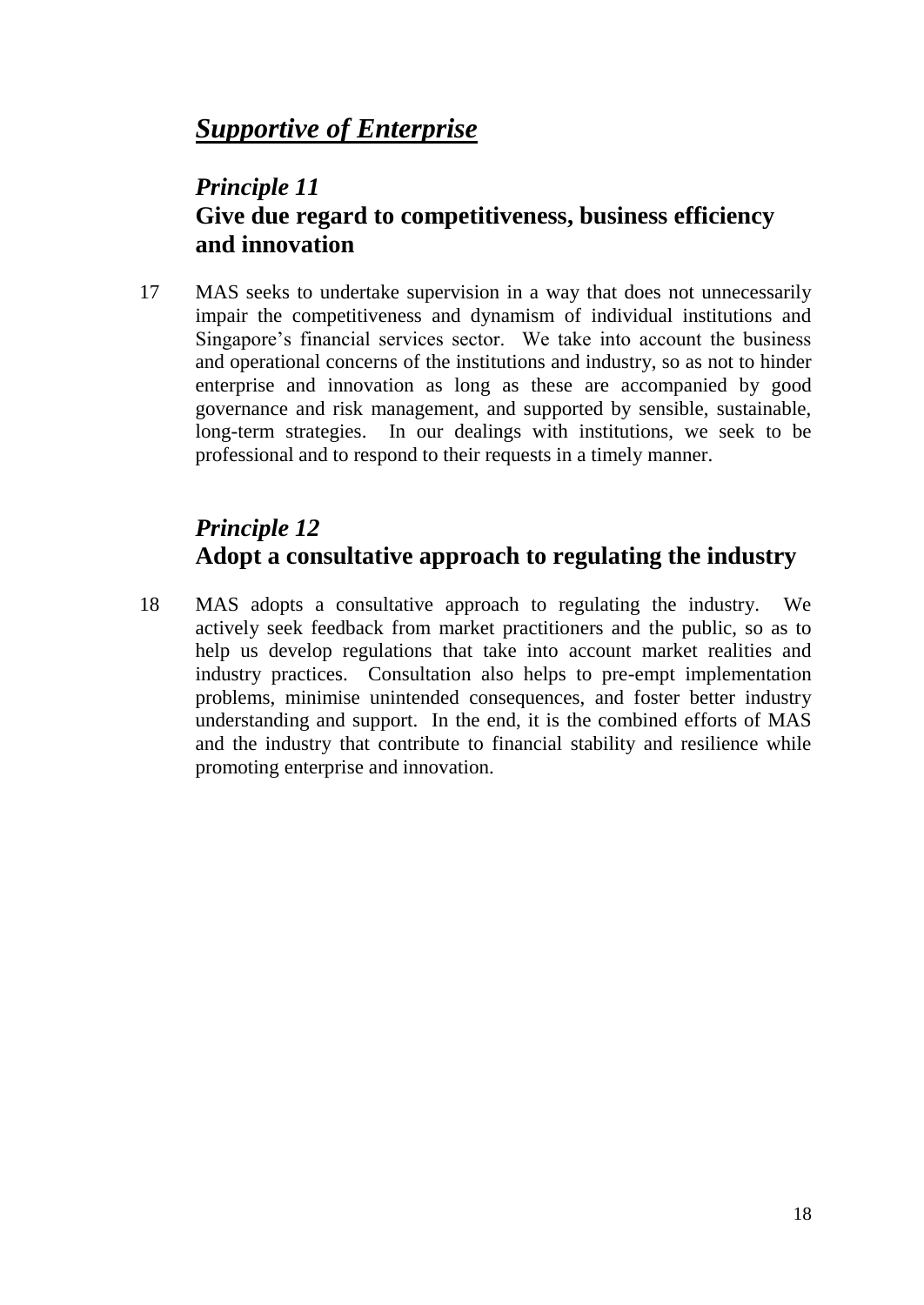## **5 Oversight Functions of MAS**

- 1 MAS performs six distinct oversight functions to achieve its objectives, namely *regulation, authorisation*, *supervision*, *surveillance*, *enforcement and resolution*.
- 2 But MAS' oversight in itself is insufficient for achieving the mission of a sound and progressive financial services sector. Sound *corporate governance*, effective *market discipline*, a high level of *consumer education* and a basic *consumer safety-net* are also necessary. These are functions principally carried out by other entities, with MAS playing a facilitating role.

#### **Regulation**

3 As a regulator, MAS determines the scope of financial services activities that should be regulated, and sets the rules and standards governing the behaviour of financial markets and institutions. MAS' prudential regulation focuses on the safety and soundness of financial institutions, seeking to safeguard the value of the assets that underpin the ability of these institutions to fulfil their financial contracts, such as bank deposits and insurance policies. It involves setting risk-based capital and prudential requirements. MAS' market conduct regulation focuses on how financial firms and their representatives carry out business dealings with consumers, and seeks to promote fair dealing. It involves setting requirements and standards for sound business conduct practices. MAS' AML/CFT regulations focus on protecting the integrity of the financial sector by preventing it from being used as a conduit for illicit funds and financing of terrorism. It involves setting regulations relating to customer due diligence, record keeping, ongoing monitoring and reporting of suspicious transactions, amongst others.

#### **Authorisation**

4 MAS is the "gatekeeper" for institutions that wish to offer financial services in Singapore. MAS assesses these institutions to ensure that they satisfy the necessary authorisation or licensing criteria. These include having the relevant track record, adequate financial resources and sound operational processes to ensure orderly and fair conduct of business. MAS also assesses whether financial institutions and their representatives are of sound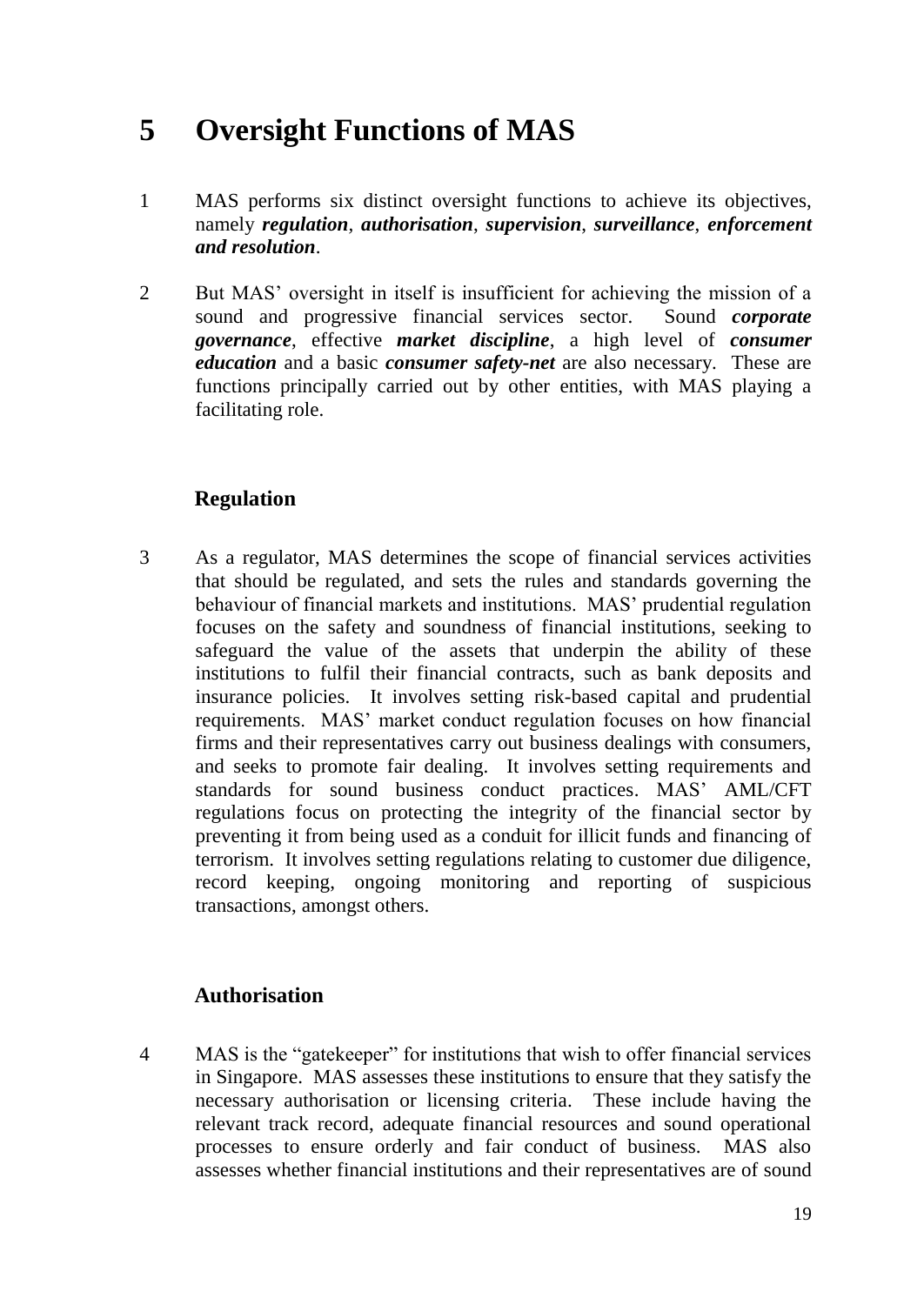repute, and meet the fit and proper criteria to conduct regulated activities. Offerors seeking to raise funds in the capital markets are also required to register prospectuses that provide full and fair disclosure of material information to potential investors.

#### **Supervision**

- 5 MAS is responsible for the prudential and AML/CFT supervision of financial institutions. We seek to have a good understanding of an institution's business to identify potential risks that may impact the reputation, safety, and soundness of the institution and to assess the suitability of various supervisory actions. We rely on a variety of supervisory tools to carry out this work. These include on-site inspections as well as continuous off-site supervision such as holding regular meetings with the institutions, reviewing audit reports on the institutions and regulatory returns, and monitoring key indicators and business developments.
- 6 MAS also supervises the conduct of business by financial institutions and their representatives, to ensure that they adhere to sound market conduct practices, including furnishing adequate information about their products, and providing customers with appropriate advice to purchase products that suit the customers' needs and risk appetite.

#### **Surveillance**

7 MAS undertakes various kinds of financial surveillance. From the prudential perspective, we seek to identify non-sustainable trends and potential vulnerabilities in the financial system, as well as transmission linkages within the system that could impair the safety and soundness of financial institutions. From the market conduct perspective, we monitor the efficiency and fairness of market operations, seek to identify market misconduct, and assess financial institutions' compliance with market conduct rules. From the AML/CFT perspective, we assess the ML/TF risk faced by financial institutions due to their business models and practices, products and services offered, and use of new technologies. In addition, MAS requires financial institutions to consider the results of the National Risk Assessment as part of their enterprise-wide ML/TF risk assessment and management.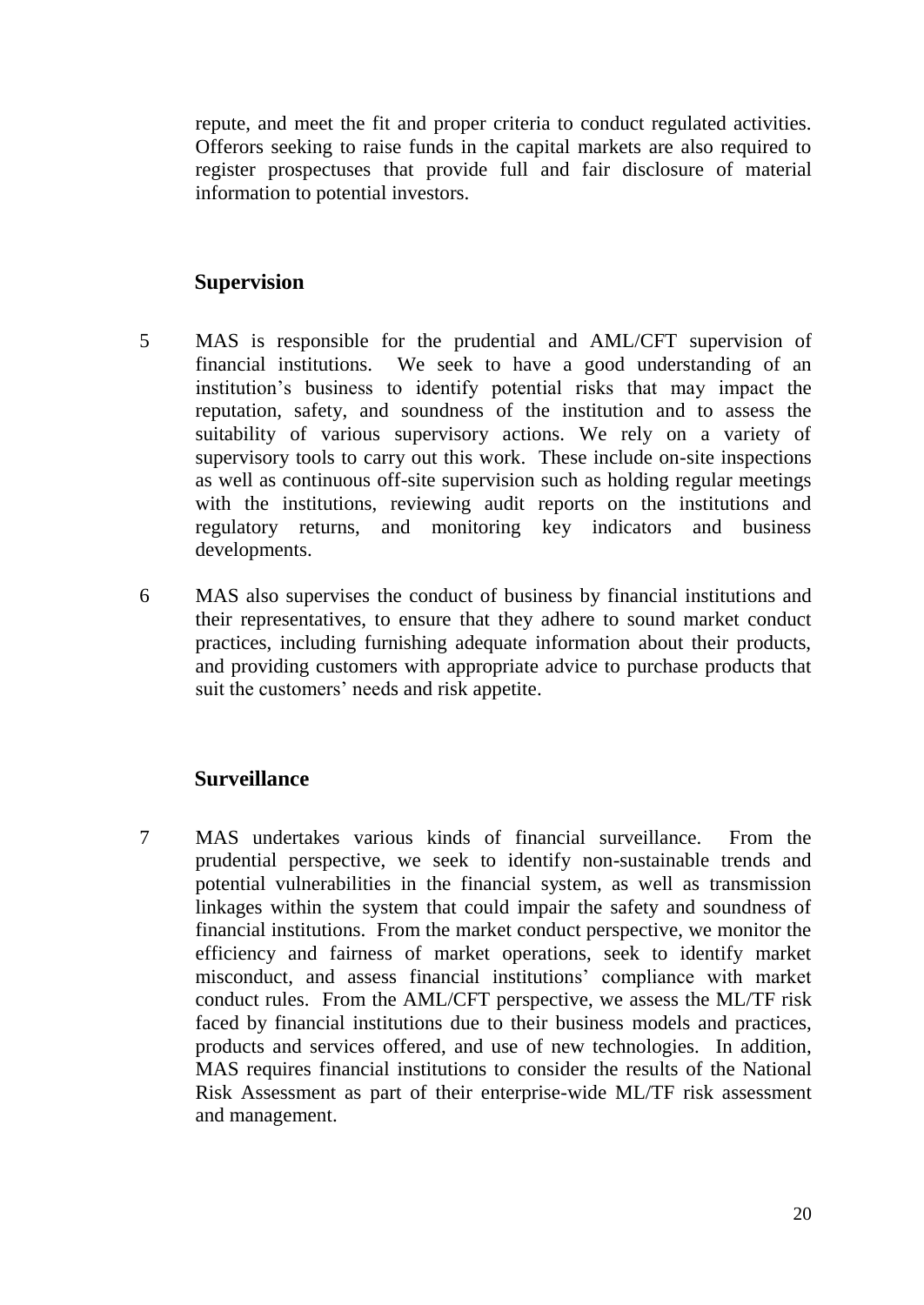#### **Enforcement**

8 MAS is empowered to take action against those institutions and individuals who breach prudential, AML/CFT and market conduct requirements. Where there is a regulatory breach, MAS may impose administrative and financial sanctions or refer the matter to law enforcement or prosecution authorities. We also investigate and initiate civil penalty actions against those who engage in market misconduct in the capital markets.

#### **Resolution**

9 MAS is responsible for exercising resolution powers over financial institutions. MAS has a broad range of powers and resolution tools to maintain financial stability, address serious problems in a financial institution that threaten its viability, and resolve an institution that is no longer viable. MAS seeks to resolve non-viable institutions in an orderly manner that protects the interests of depositors, policy owners and investors, and ensure timely return of segregated client assets. Please refer to the monograph on *MAS' Approach to Resolution of Financial Institutions in Singapore* for more elaboration on MAS' role as the resolution authority.

#### **Corporate Governance**

10 The primary responsibility to oversee and manage the risks arising from an institution's activities, as well as to ensure compliance with regulatory standards and requirements rests with the institution's board of directors and senior management. MAS therefore seeks to promote effective and sound corporate governance practices by institutions. MAS also works with other agencies in promoting sound corporate governance practices by listed companies.

#### **Market Discipline**

11 MAS promotes timely, adequate and accurate disclosure by financial institutions and offerors to allow consumers and investors to make informed decisions about the products they purchase or invest in. A transparent market fosters market discipline. We also encourage markets to perform effective self-regulatory functions. In addition, MAS seeks to foster